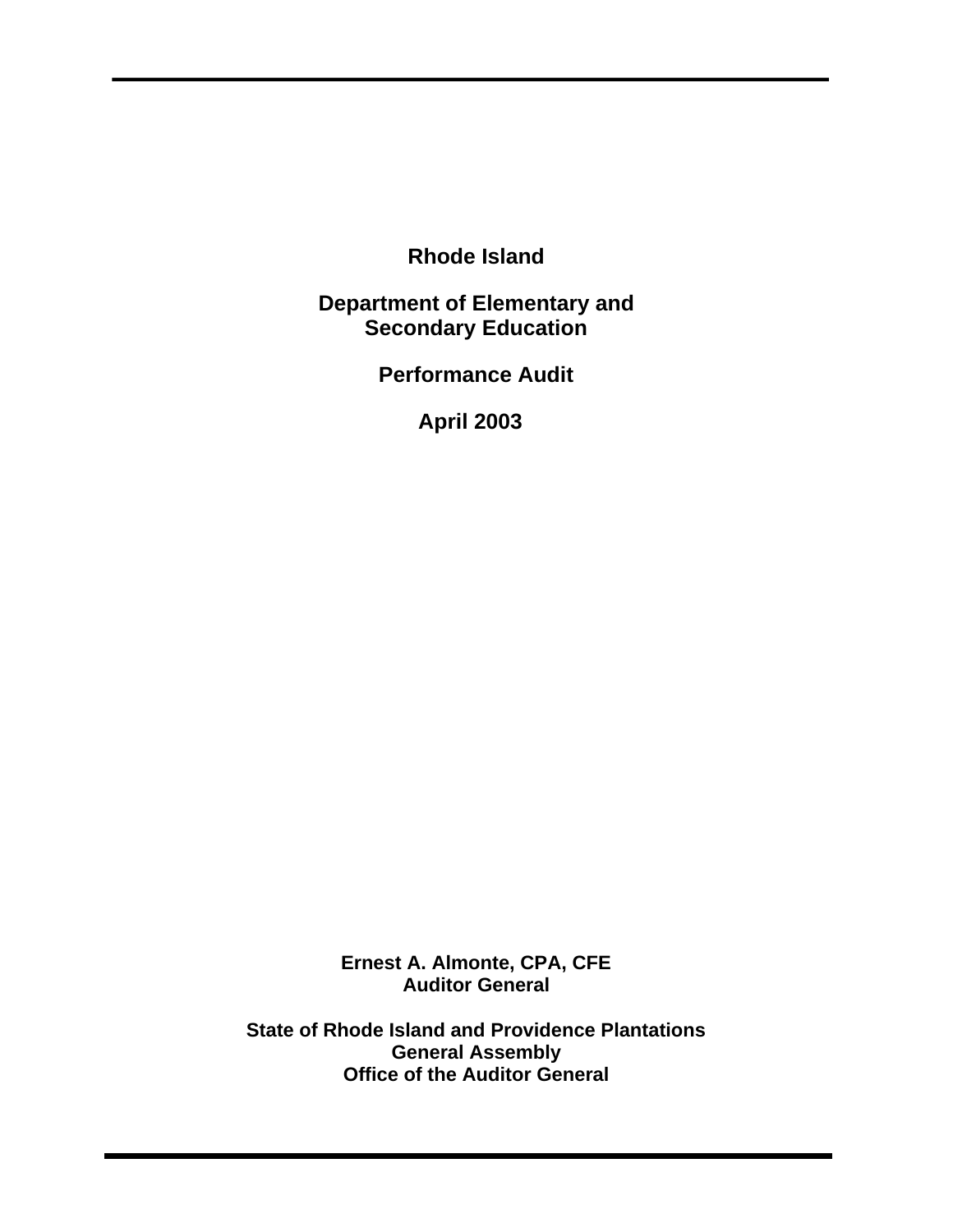

April 24, 2003

### JOINT COMMITTEE ON LEGISLATIVE SERVICES:

SPEAKER William J. Murphy

Senator William V. Irons Senator Dennis L. Algiere Representative Gordon D. Fox Representative Robert A. Watson

We have completed a performance audit of the Rhode Island Department of Elementary and Secondary Education. Our report is included herein as outlined in the Table of Contents.

Sincerely,

Linest A. Almonte

Ernest A. Almonte, CPA, CFE Auditor General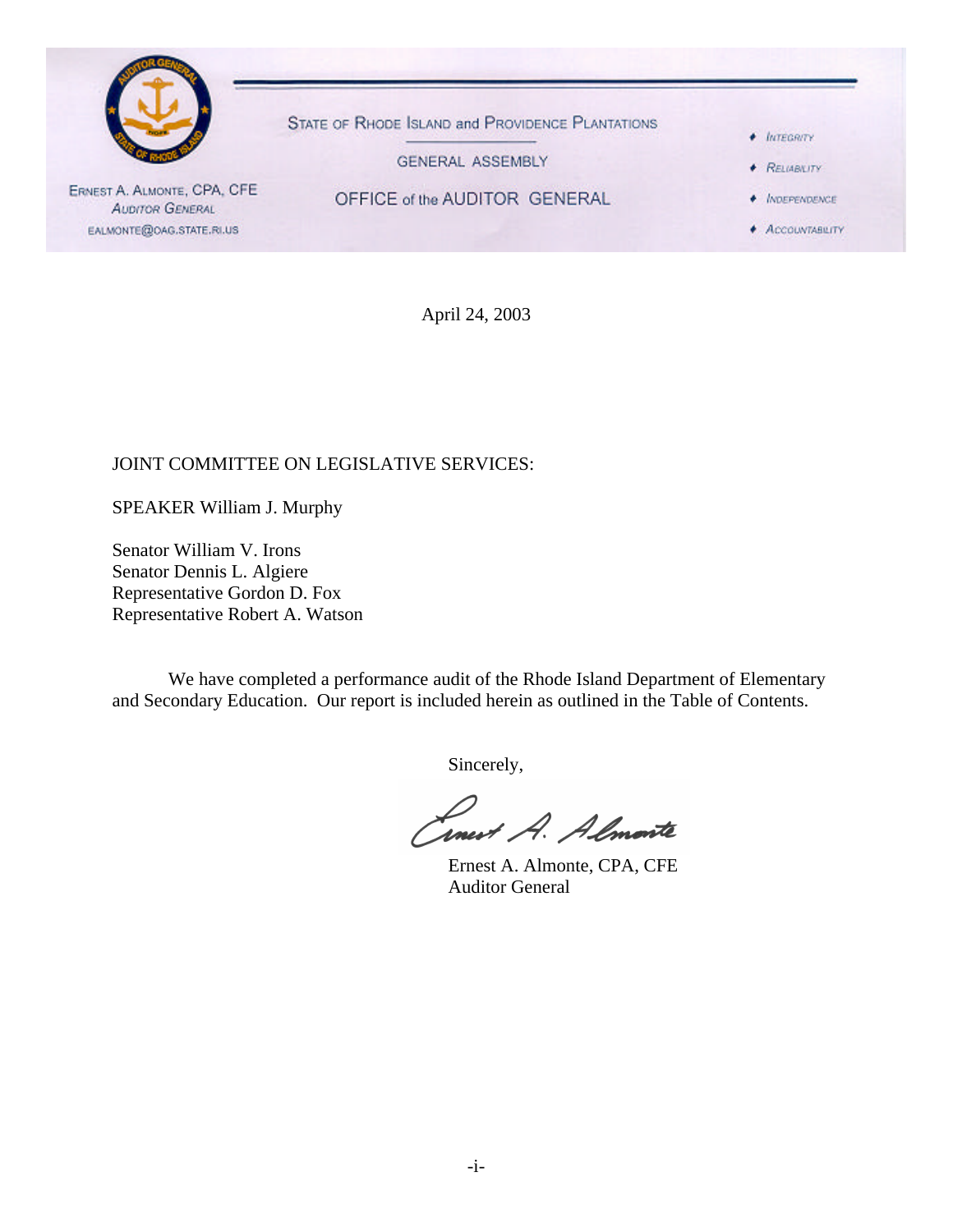# **RHODE ISLAND DEPARTMENT OF ELEMENTARY AND SECONDARY EDUCATION**

# PERFORMANCE AUDIT

# TABLE OF CONTENTS

#### PAGE

| I.  | <b>EXECUTIVE SUMMARY</b>                                                                                                            | $\mathbf{1}$                                    |
|-----|-------------------------------------------------------------------------------------------------------------------------------------|-------------------------------------------------|
| II. | <b>INTRODUCTION</b><br>Objectives, Scope and Methodology<br>Background<br><b>Positive Achievements</b><br><b>Organization Chart</b> | 3<br>3<br>$\overline{3}$<br>6<br>$\overline{7}$ |
|     | <b>III. FINDINGS AND RECOMMENDATIONS</b>                                                                                            | 8                                               |
|     | STATEWIDE STUDENT IDENTIFIER                                                                                                        | 8                                               |
|     | <b>STATE AID CALCULATIONS</b>                                                                                                       | 11                                              |
|     | <b>CHARTER SCHOOLS</b>                                                                                                              | 13                                              |
|     | ORGANIZATION OF RIDE                                                                                                                | 19                                              |
|     | <b>TEMPORARY PERSONNEL</b>                                                                                                          | 21                                              |
|     | PROCUREMENT OF GOODS AND SERVICES                                                                                                   | 24                                              |
|     | <b>CAPITAL PROJECTS</b>                                                                                                             | 28                                              |
|     | <b>ASSET PROTECTION</b>                                                                                                             | 30                                              |
|     | <b>EXPENDITURES FOR FOOD</b>                                                                                                        | 32                                              |
|     | <b>INTERNAL DUPLICATION SERVICE</b>                                                                                                 | 33                                              |
|     | AUDIT GUIDE FOR LOCAL SCHOOL DISTRICTS                                                                                              | 34                                              |
|     | <b>TEACHER CERTIFICATION</b>                                                                                                        | 35                                              |
|     | <b>BACKGROUND INVESTIGATIONS</b>                                                                                                    | 38                                              |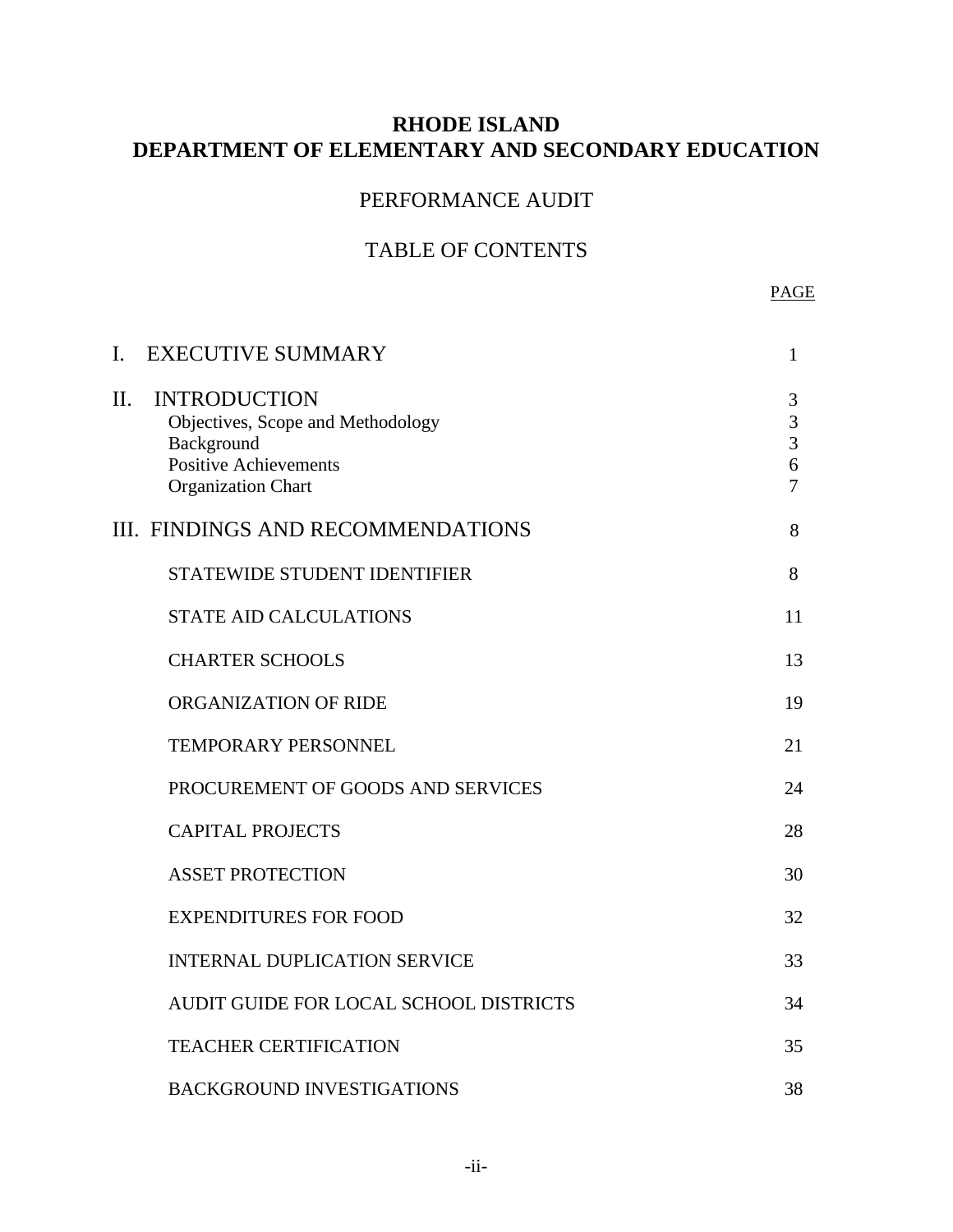We conducted a performance audit of the Rhode Island Department of Elementary and Secondary Education (RIDE) which has the responsibility to perform various financial, technical, and instructional support functions to Rhode Island school districts. An eleven member Board of Regents governs the Department. The department's fiscal 2002 operating budget was \$843 million of which most is spent in direct financial support to local school districts. Our audit focused on evaluating the practices and procedures employed by RIDE in administering its operations and financial matters.

RIDE collects information on student achievement by grade level on state tests, but the current system does not allow RIDE to collect certain types of information on the performance of *individual students.* As a result, RIDE cannot identify students who move from district to district or from school to school, and cannot track individual student achievement over time. RIDE should adopt a statewide student identifier. This can assist in building a database that provides information about student growth over time. This can be linked with the teachers, programs and schools that have served these students.

Through RIDE, the state provides significant operating aid to local school districts. The total amount of this assistance has increased from nearly \$382 million in fiscal 1995 to over \$609 million in fiscal 2002. The responsibility for calculating and processing payments to the local school districts is assigned to a single employee at RIDE. There are no written policies and procedures to guide this effort, nor is there any internal review of the accuracy of the work.

Charter schools are public schools authorized by the state to operate independently from many state and local rules and regulations, thereby providing the ability to pursue innovative educational programs and meet specific student achievement goals. The Board of Regents can grant charters for up to five years, renewable for additional five-year periods. The funding formula for operating charter schools is based on the per pupil cost of the district sending the student to the school, and the percentage of state reimbursement for that district. The State should determine whether it should continue to fund charter schools under the present methodology, which results in funding students attending charter schools while maintaining the funding level of the local district sending the students to the charter schools.

Locating a suitable facility to house the charter school is a critical and often the most difficult requirement for applicants to meet. In addition, the cost of a facility is a significant component of a charter school's operations. RIDE should withhold approval of a charter school application until the applicant identifies a suitable facility.

In addition to its full-time employees, RIDE also hires temporary employees. During fiscal 2002, RIDE engaged 61 temporary employees at hourly rates ranging from \$9.00 for clerical positions to \$165 for administering a professional examination. RIDE should process these hirings through the state Division of Personnel to ensure that the wages paid are consistent with what other state agencies are offering. Also, 26 of the 61 temporary employees had been at the department for longer than one year; 17 of these were professional employees. This could place the state at risk if these individuals were to claim parity with full time state employees for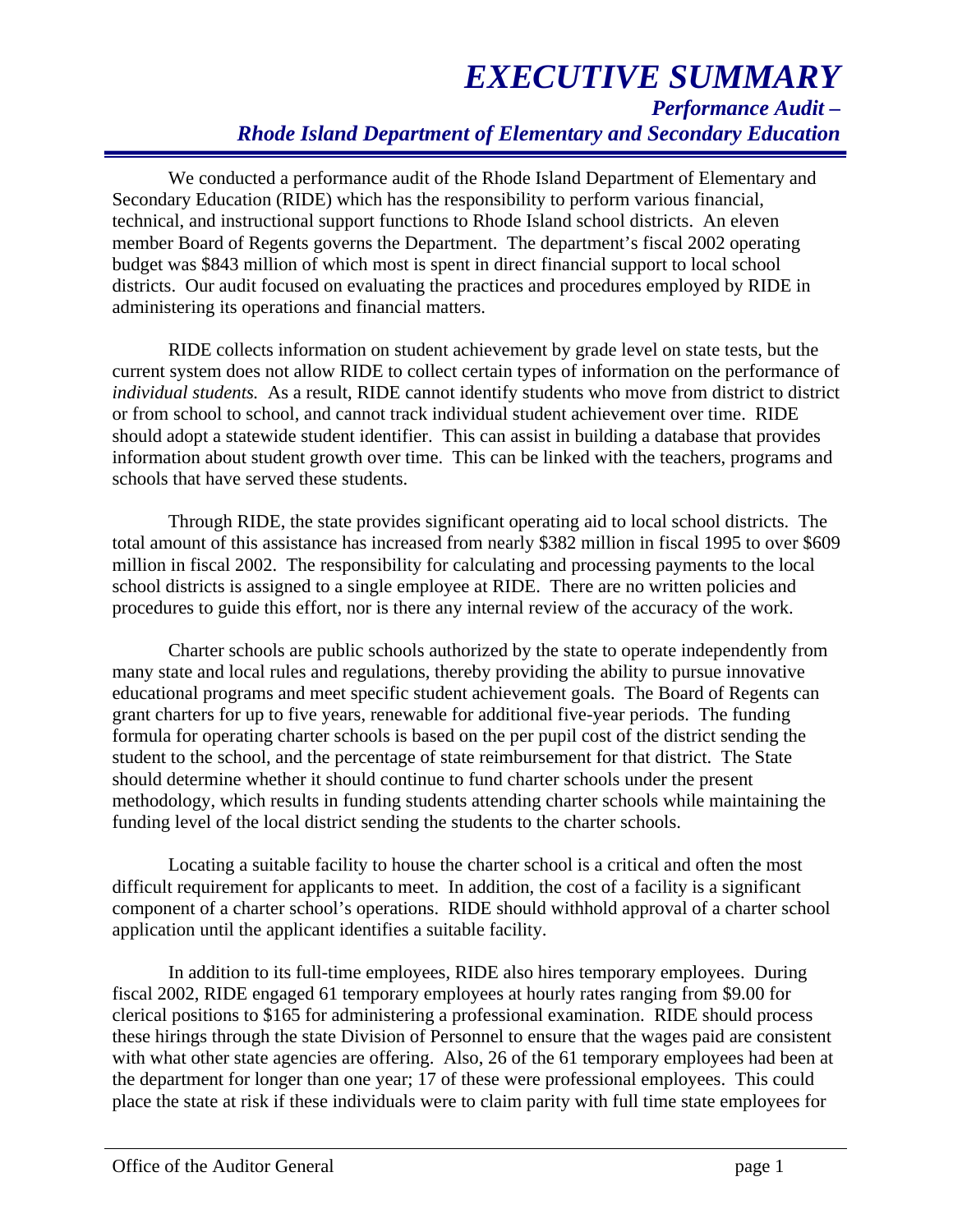receiving benefits such as longevity pay, medical coverage, and pension credits. The collective bargaining agreement between RIDE and the union representing professional employees already provides temporary professional personnel employed for more than six months with one sick day for each month worked.

RIDE paid compensation in excess of \$20,000 annually to 16 temporary employees in both fiscal 2001 and 2002. State law requires public solicitations for consultant services reasonably expected to exceed \$20,000. RIDE should comply with the law by referring to the Division of Purchases those consultant positions that are long-term in nature so that the division can publicly request letters of interest from qualified vendors, or competitive bids as appropriate.

The General Laws require that all personnel in an educational position be properly certified. Our review of 48 teacher files disclosed one exception involving a teacher who taught preschool special needs students for a period of 4 years without the required early childhood teaching certificate. We found two additional exceptions involving teachers who did not take the required National Teaching Examination.

Individuals seeking employment with a local school district or private school are required, with certain exceptions, to undergo a national and state criminal background check. The statute currently requires a background check only when an applicant first applies for a teaching position. The statute should be revised to allow for more frequent background checks over the span of the teacher's career to ensure that RIDE and the local district are aware of any criminal activity which may disqualify a person from being employed as a teacher.

RIDE is responsible for supporting the infrastructure of state-owned educational facilities that house locally operated career and technical schools. We noted that some projects take several years to complete, sometimes due to changes in the scope of the activity. However, we believe that some of these delays are due to the lengthy process required to conduct these projects and the lack of sufficient resources at RIDE available to accomplish this work on a steady and deliberative basis. The department should consider transferring this function to its Office of Finance, since some of the procedures required are already routed through that office. Long-term, the department should also consider transferring responsibility for this entire area to local districts, which could utilize bond funds or capital reserve funds to finance these projects. The state would reimburse these costs through the housing aid program.

Other recommendations address the organization of the department, procurement of goods and services, asset protection, expenditures for food, the internal duplication service, and the audit guide for local school districts.

The report cites various achievements of the department, including its strategy for system-wide restructuring of the state's public schools, public information on the finances and educational performance of each school district, and peer educator visits to schools as part of the school improvement process.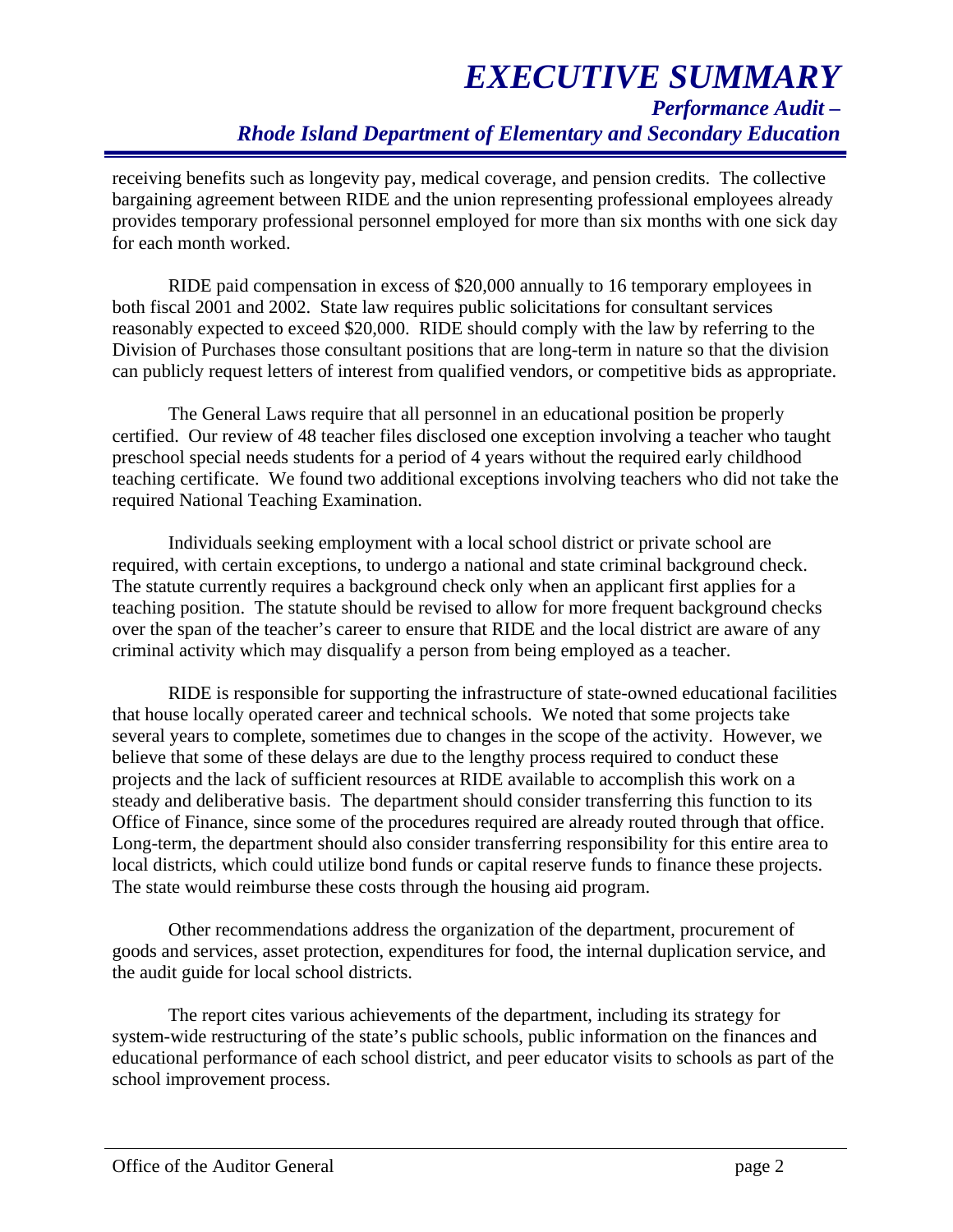# **II. INTRODUCTION**

#### **OBJECTIVES, SCOPE AND METHODOLOGY**

We conducted a performance audit of the Rhode Island Department of Elementary and Secondary Education (RIDE). Our audit was conducted in accordance with *Government Auditing Standards.* The period covered by our audit was primarily the fiscal year ended June 30, 2002. Where relevant, we extended our audit procedures to prior fiscal years.

Our audit focused on evaluating the practices and procedures employed by RIDE in administering its operations and financial matters. Our objective was to identify practices and procedures that could be improved or made more efficient. To achieve our audit objectives, we reviewed relevant policies and procedures, interviewed responsible personnel, observed key operations, and performed tests and other audit procedures as considered necessary in the circumstances for the following areas:

> $\square$  administration of operational aid,  $\square$  procurement,  $\square$  information systems,  $\square$  personnel,  $\square$  charter schools,  $\square$  asset protection,  $\square$  teacher certification, and  $\square$  school assessments.

The scope of our audit did not include assessment of the effectiveness of various educational initiatives undertaken by RIDE.

#### **BACKGROUND**

The Rhode Island Department of Elementary and Secondary Education (RIDE) was established under Chapter 16-60 of the General Laws to perform the research, administrative, and instructional functions and duties, including technical assistance and statewide educational information services for local school districts. An eleven member Board of Regents governs the department; the Governor appoints eight members, one member is a member of the Board of Governors for Higher Education, one is the chair of the Senate Finance Committee or designee, and one is the chair of the House Finance Committee or designee.

The department's operations are funded through a combination of state general revenue and federal funds. The fiscal 2002 budget includes total expenditures of \$842.5 million; of this, \$707.2 million is funded from state general revenue and \$133.6 million is from federal sources. The remaining \$1.7 million is from restricted and other sources.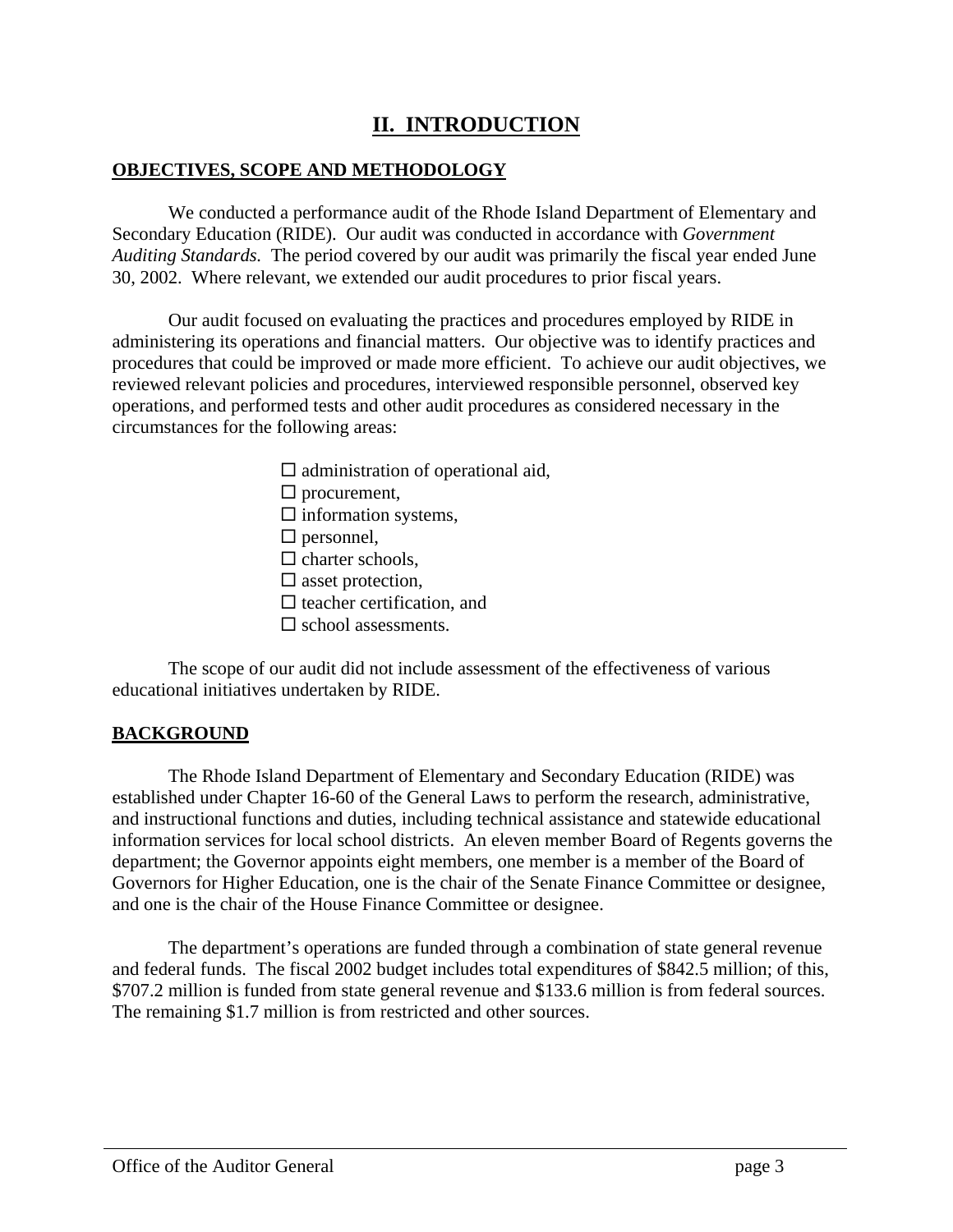| <b>Summary of Fiscal 2002 Appropriations</b>                         |                    |                         |                                   |                       |                         |
|----------------------------------------------------------------------|--------------------|-------------------------|-----------------------------------|-----------------------|-------------------------|
|                                                                      | General<br>Revenue | Federal<br><b>Funds</b> | <b>Restricted</b><br><b>Funds</b> | Other<br><b>Funds</b> | <b>Total</b>            |
| State Support of                                                     |                    |                         |                                   |                       |                         |
| <b>Local School Operations</b>                                       | \$576.4            | 2.5<br>\$               | \$                                | \$                    | \$578.9                 |
| School Housing Aid                                                   | 33.2               |                         |                                   |                       | 33.2                    |
| Teacher's Retirement -                                               |                    |                         |                                   |                       |                         |
| State share                                                          | 31.2               |                         |                                   |                       | 31.2                    |
| School for the Deaf                                                  | 5.4                | 1.2                     |                                   |                       | 6.6                     |
| <b>Central Falls School District</b>                                 | 33.3               |                         |                                   |                       | 33.3                    |
| Davies Career and                                                    |                    |                         |                                   |                       |                         |
| <b>Technical School</b>                                              | 10.3               | 1.0                     | .2                                |                       | 11.5                    |
| Metropolitan Career and                                              |                    |                         |                                   |                       |                         |
| <b>Technical School</b>                                              | 2.2                |                         |                                   |                       | $2.2\phantom{0}$        |
| <b>Program Operations</b>                                            | 15.2               | 128.9                   | 1.0                               | .5                    | 145.6                   |
| Total                                                                | \$707.2            | \$133.6                 | \$1.2                             | \$<br>$.5\,$          | 842.5<br>$\mathbb{S}^-$ |
| Source – 2002 Public Law 65 - Revised Appropriations for Fiscal 2002 |                    |                         |                                   |                       |                         |

School operating aid includes payments to cities and towns for operating public and charter schools. Program operations include personnel expenditures, such as salaries and benefits for full-time RIDE employees, as well as payments for part-time and seasonal employees and employee benefits, educational consultants, and other purchased services. Program operations also include the Department's operation of multiple federal programs such as Child Nutrition, Title I, Special Education, and Vocational Education. Approximately 90% of the total amount of federal funds is provided to local school districts and other eligible recipients through allocations and reimbursements. RIDE uses the remainder for program and administrative purposes.

The Board of Regents appoints the Commissioner of Elementary and Secondary Education; the Commissioner's current term is for the three-year period ending December 31, 2004. The Commissioner has a staff of sixteen employees, including a chief of staff/chief legal counsel, deputy commissioner, assistant commissioner, staff assistants, special assistants for board and legislative support, media and public information officers, policy support and planning officers, and clerical staff.

RIDE also has an Office of Human Resource Development, five support service offices (with oversight by the assistant commissioner), and six program and field service offices (with oversight by the deputy commissioner). Each office has a designated director.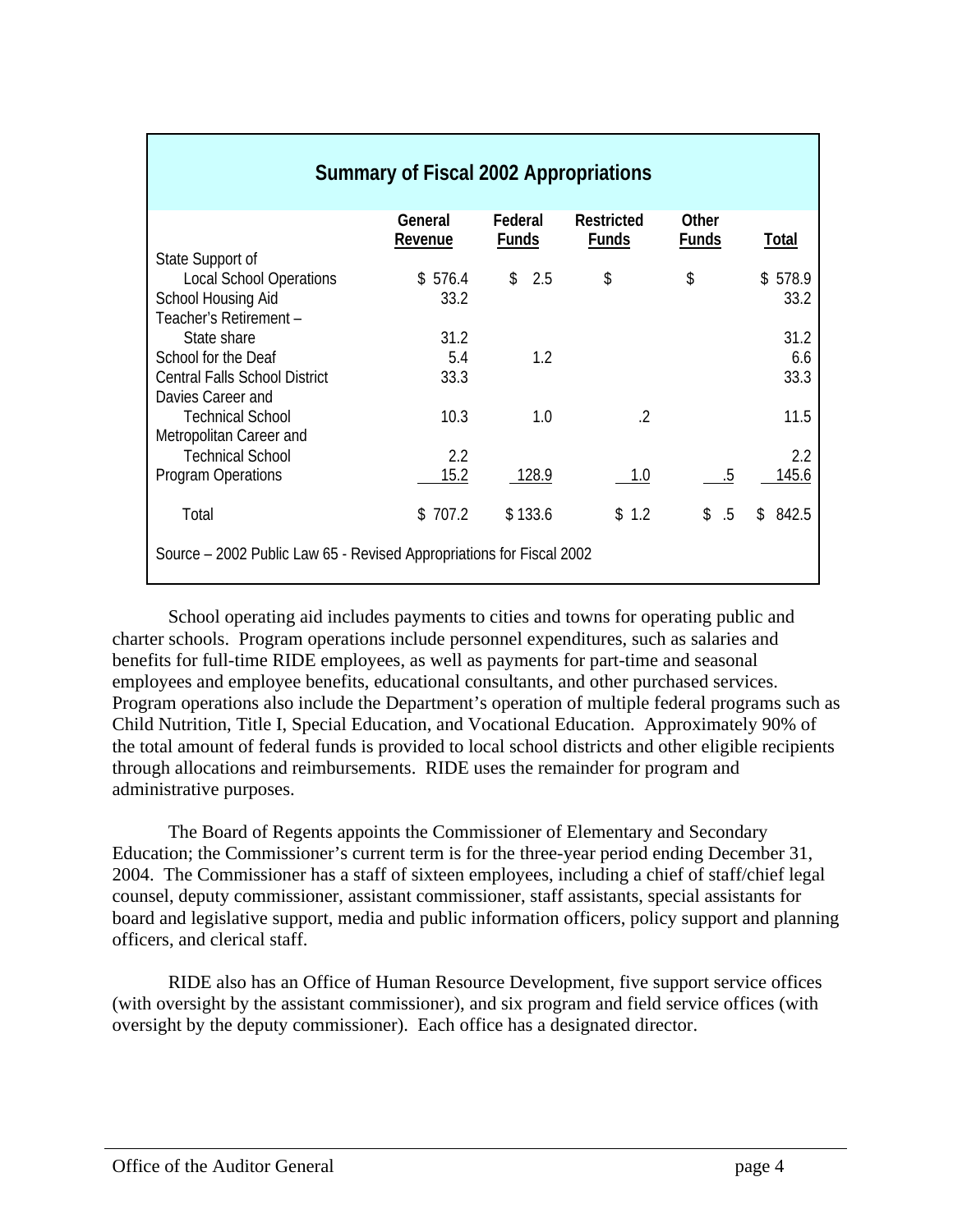Support services include the following offices:

Legal: consists of three legal counsels who serve as hearing officers, and one staff assistant.

School Improvement and Accountability: primarily responsible for the School Accountability for Learning and Teaching (SALT) survey, for assisting school districts with strategic planning for school improvement, and for charter schools.

Equity and Access: primarily handles affirmative action, review of civil rights complaints by staff and students statewide and access compliance for public education buildings.

Teacher Preparation, Certification and Professional Development: primarily responsible for developing and monitoring systems that prepare, certify and recertify teachers.

Network and Information Systems: provides network support, web-site maintenance, and photocopying services.

Program and field offices include the following:

Instruction: involved with professional development for teachers; works closely with local districts and the Office of Assessment to identify low performing schools and develop strategies for improvement.

Integrated Social Services: works with private organizations as well as other state agencies to develop early childhood programs, school health programs, and safe & drug free school programs.

Special Needs: works with private organizations and other state agencies to develop outreach programs, improve service delivery and monitor ongoing special needs programs.

Assessment: oversees the state assessment program for students. Tests used are developed and administered by independent contractors.

Middle and High School Reform and Adult Education: responsible for career and technical education, driver's education, and support to the Information Works project.

Finance and Accounting: responsible for all of the accounting and related functions for the department; also participates in formulating the budget, monitors budget to actual during the fiscal year, processes bills, and provides fiscal oversight to federal programs.

The department is authorized 126 full time employees in fiscal 2003; it reported 130 during fiscal 2002. In addition, the department utilizes temporary employees, outside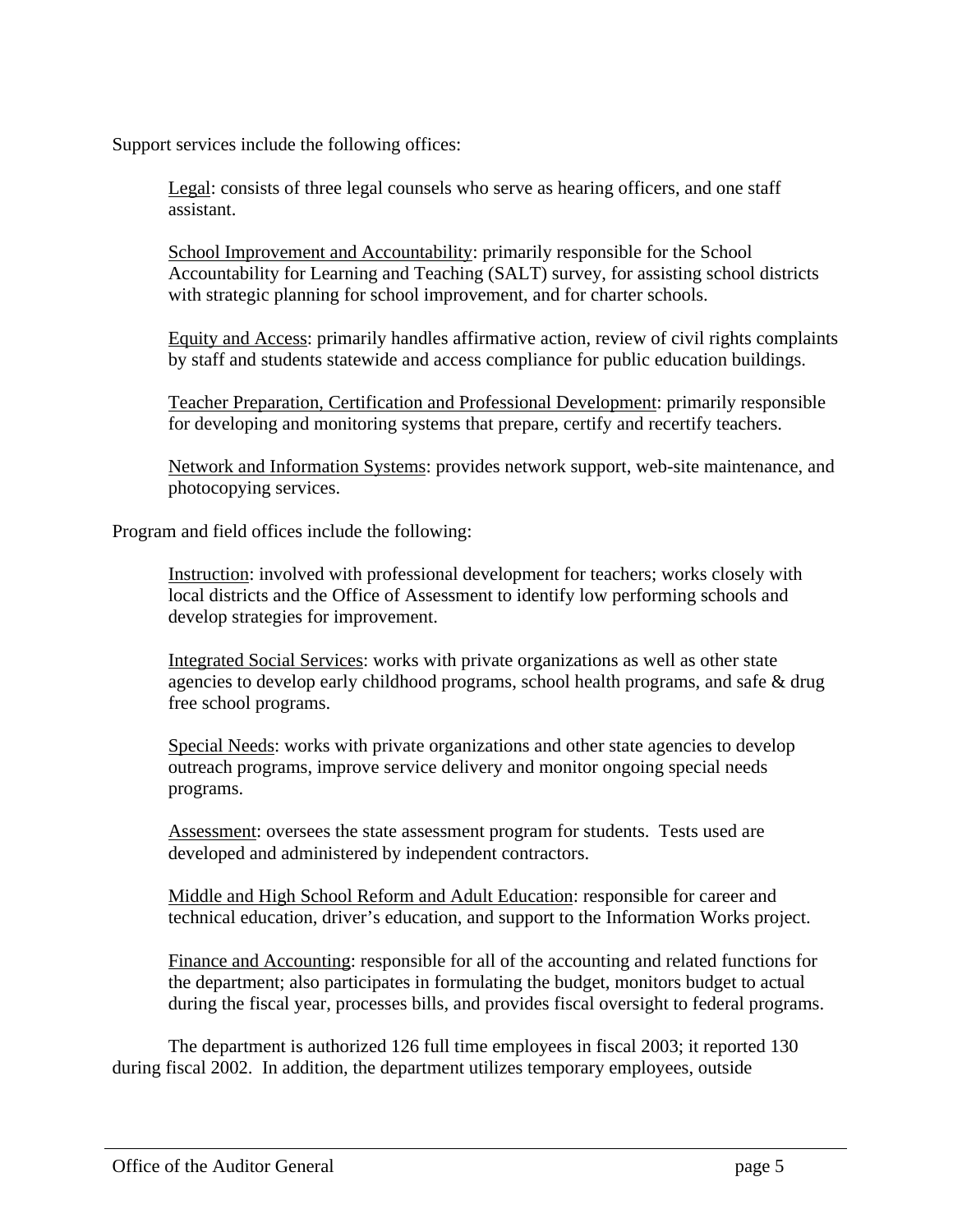consultants, and fellows to carry out its responsibilities. An organization chart for RIDE is on page 7.

The administrative offices of RIDE are located in the state-owned Shepard Building in Providence.

# **POSITIVE ACHIEVEMENTS**

RIDE has developed a Comprehensive Education Strategy (CES) for system-wide restructuring of the state's public schools. There are two main themes within CES, and each has three main policy directions:

*Improving Teaching and Learning* includes high standards, accountability and assessment, and accountability and school improvement.

*Creating Responsive and Supportive Systems* includes opportunities for all to achieve high standards, community and family involvement, and broad policy and political support.

The department has successfully implemented INSITE, a computer-based electronic technology for presenting school district expenditures for analytical purposes. INSITE is designed to provide decision-makers with relevant, timely and user-friendly information to improve the productivity and efficiency of schools.

The department has successfully developed a project known as InfoWorks, which provides a detailed report on every local district and public school in the state. The reports include the results of state assessments, socioeconomic data (poverty rates, racial and ethnic characteristics); basic attendance data (attendance rates, suspension rates, student, teacher and parental perception of the schools); and financial data on school spending extracted from the INSITE data.

The department has developed and implemented a system of peer educator visits to schools (SALT visits) as part of the school improvement process.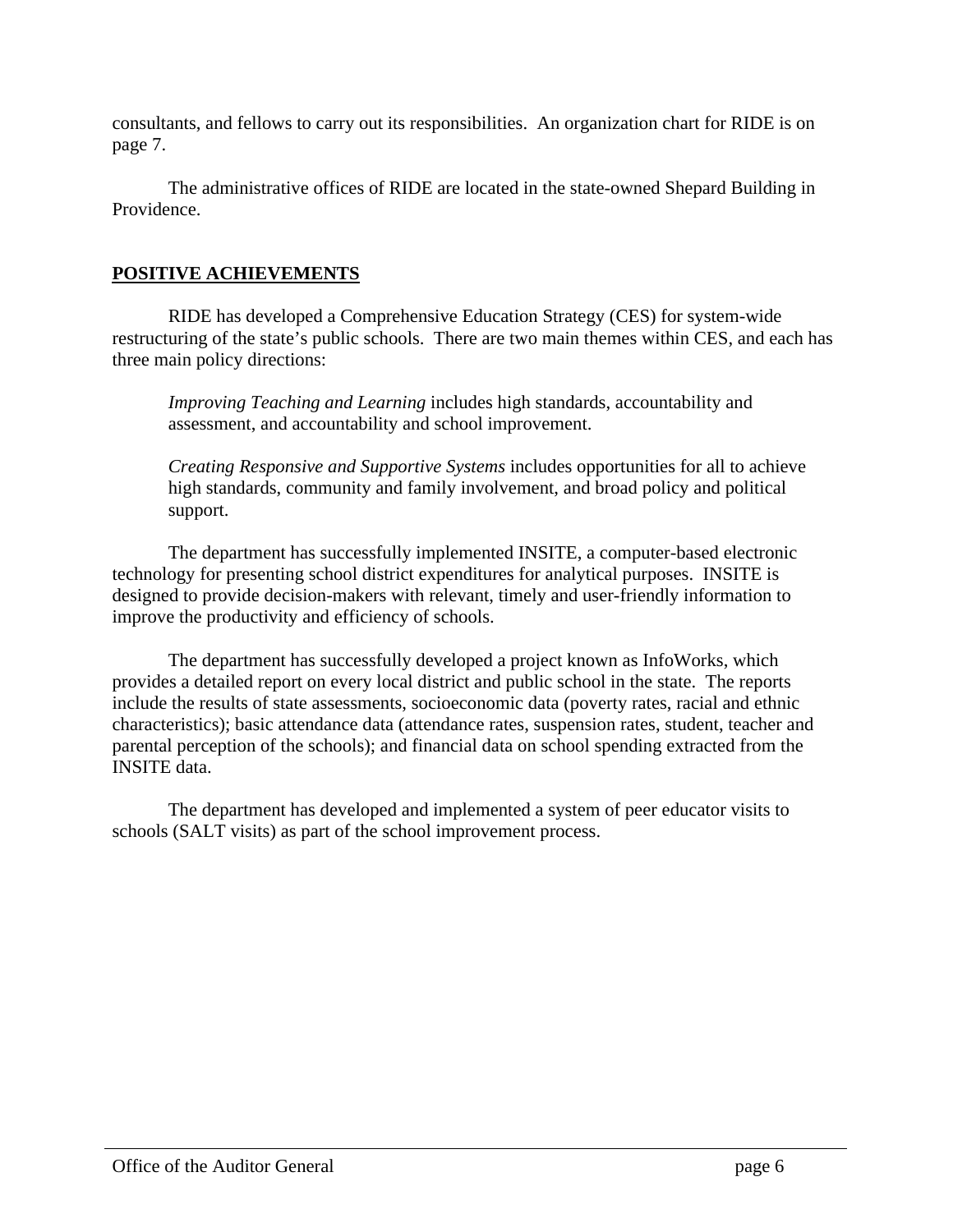# RHODE ISLAND DEPARTMENT OF ELEMENTARY AND SECONDARY EDUCATION



\*\* Central Falls Administrator reports to the Commissioner.

+ Field Service Team Facilitators.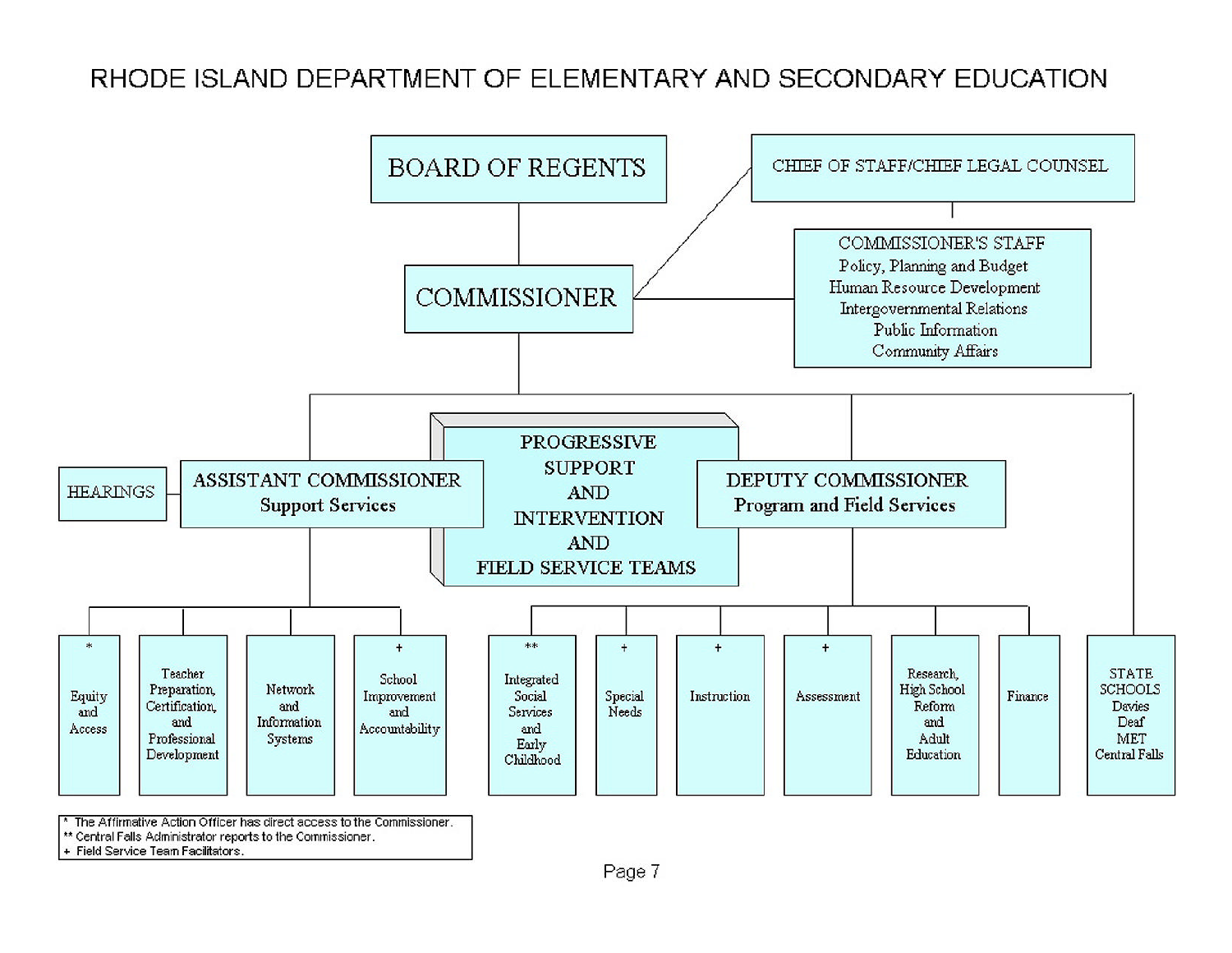### **III. FINDINGS AND RECOMMENDATIONS**

#### **STATEWIDE STUDENT IDENTIFIER**

A well-designed student record system provides the ability to report information for decision-making about individual students, schools, programs and school districts. In a report issued in October 2000, the federal Department of Education stated:

"A well-designed automated student record system allows for the easy and efficient movement of student records among levels of the education system using standard formats. For instance, when a student moves from one school to another within the same district, or to another district, the information can be extracted, prepared, and transferred electronically. The school receiving the electronic record can download the student record, thus eliminating the need for re-entering the information."

The report goes on to state that the system "can be used to transmit student records to a state education agency that collects student records." RIDE collects information concerning student achievement by grade level on state tests, but the current system does not allow RIDE to collect certain types of information on the performance of *individual students*. As a result, RIDE cannot identify students who move from district to district or from school to school, and cannot track individual student achievement over time.

There are three recognized ways of measuring school or student performance:

- $\Box$  Comparing the same grade over time (cohort comparisons). This method compares how students in selected grades perform in the current year with how students in that same grade performed in previous years. For instance, the reading performance of  $4<sup>th</sup>$ grade students in 2001 is compared with the reading performance of  $4<sup>th</sup>$  grade students in 2000, 1999 and 1998 to get an approximate trend analysis. This is only approximate because *different students* are in each of the 4<sup>th</sup> grades that are compared.
- $\Box$  Tracking grades over time (quasi-longitudinal comparisons). This approach also uses cohorts of students, but the comparisons are of the same general cohort of students over time, rather than different groups of students. This approach requires regular testing. A quasi-longitudinal comparison might compare the reading scores of  $4<sup>th</sup>$ grade students in 1998 with the  $5<sup>th</sup>$  grade reading scores of students in 1999 and the  $6<sup>th</sup>$  grade reading scores of students in 2000.
- <sup>q</sup> Tracking individual students over time (longitudinal comparisons). A true longitudinal comparison tracks the progress of *individual students*--rather than groups of students--over time. This type of comparison also requires regular testing. A longitudinal comparison of students might compare each student's growth over a year with the state's average growth. These types of comparisons require databases that can track student enrollment and achievement over time.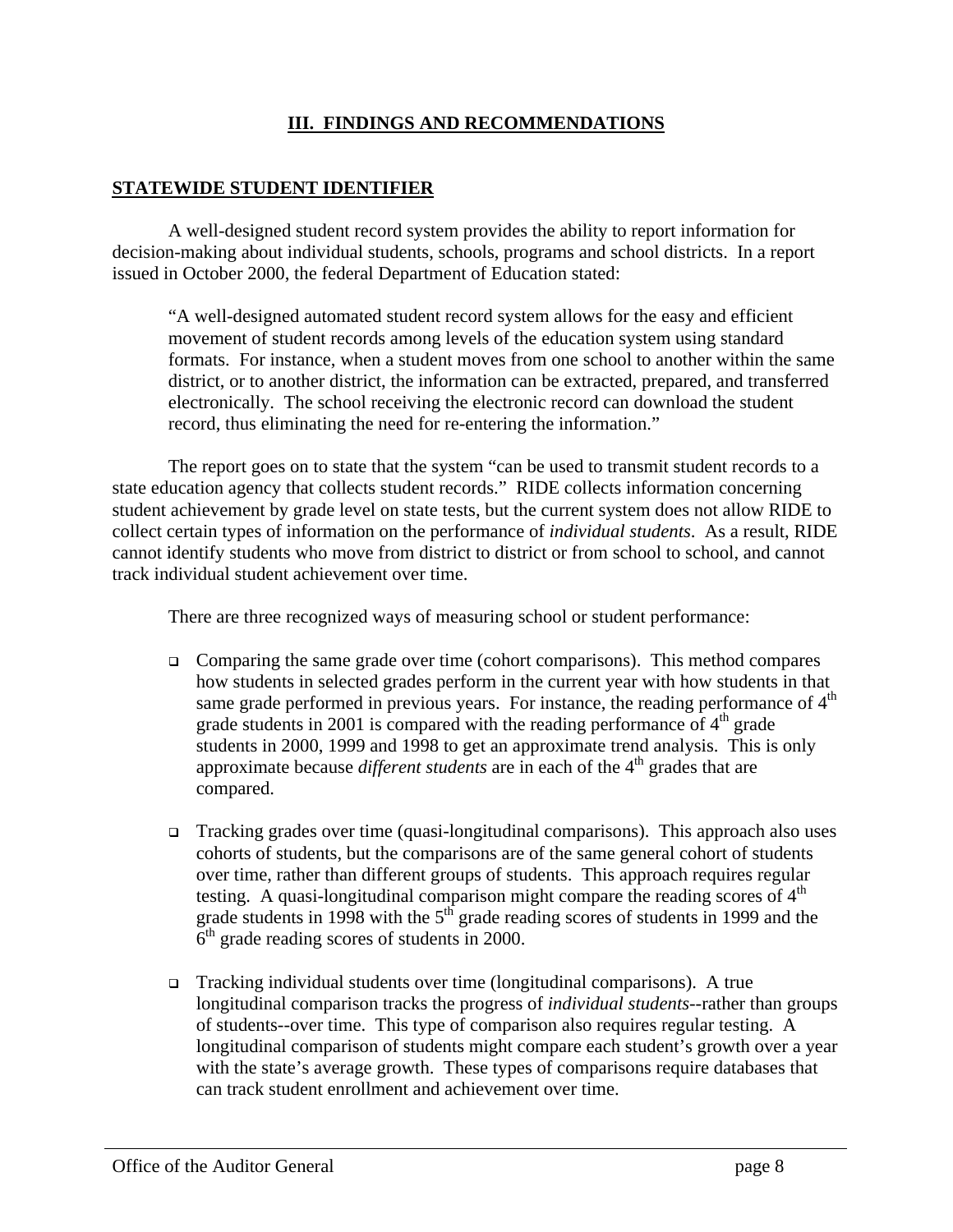Longitudinal databases can provide information about student growth over time that can be linked with the teachers, programs and schools that have served those students. They can provide fairer comparisons of schools than cohort comparisons because they ensure school performance is based only on students who have continuously enrolled in that school. Because they can match individual student records over time, they offer a way to track student progress statewide and to verify the accuracy of district information--particularly about student transfers and dropouts.

In addition, cohort comparisons use "snapshot" data, which can change radically from year to year-especially in districts that are changing rapidly. Longitudinal data can take student mobility into account. Test scores, which can rise and fall from year to year, based on differences in groups of children, are not a fair measure of school productivity. Only comparisons that track student learning over time--and take into account student mobility--can offer objective measurements.

Student records traditionally have been kept only at the school or district level. In recent years, however, many state education agencies have begun to collect individual student records. State-level records typically consist of data about student characteristics, program participation and assessment results—a subset of the data usually maintained at the school and district levels. The purposes of state-level databases are to promote continuous improvement in schools, plan for program changes to help students achieve high standards, distribute funds, and hold schools and districts accountable for student achievement. Most of the information included in statelevel databases comes directly from schools and districts, and the information may be transmitted electronically among levels of the school system.

Information on students that is maintained in a longitudinal database requires a unique student identification number. Unique identification numbers help to distinguish between students with similar or identical names and other characteristics. Each number is associated with one student, and is utilized in all information files concerning that student. This enables information to be linked from different files for analytical or reporting purposes. A unique statewide student identifier allows student records to be transmitted from schools to districts to the state education agency. At the state level, a student record system will be able to merge student files from year to year, locate students who have moved to other districts in the state, and identify students who may have been previously reported as dropouts.

The federal Department of Education has identified four factors to consider in selecting the most appropriate student identifier:

- $\Box$  The level at which the identifier must be unique.
- $\Box$  The burden of assigning numbers to existing students.
- □ The need for verification.
- $\Box$  The need for confidentiality.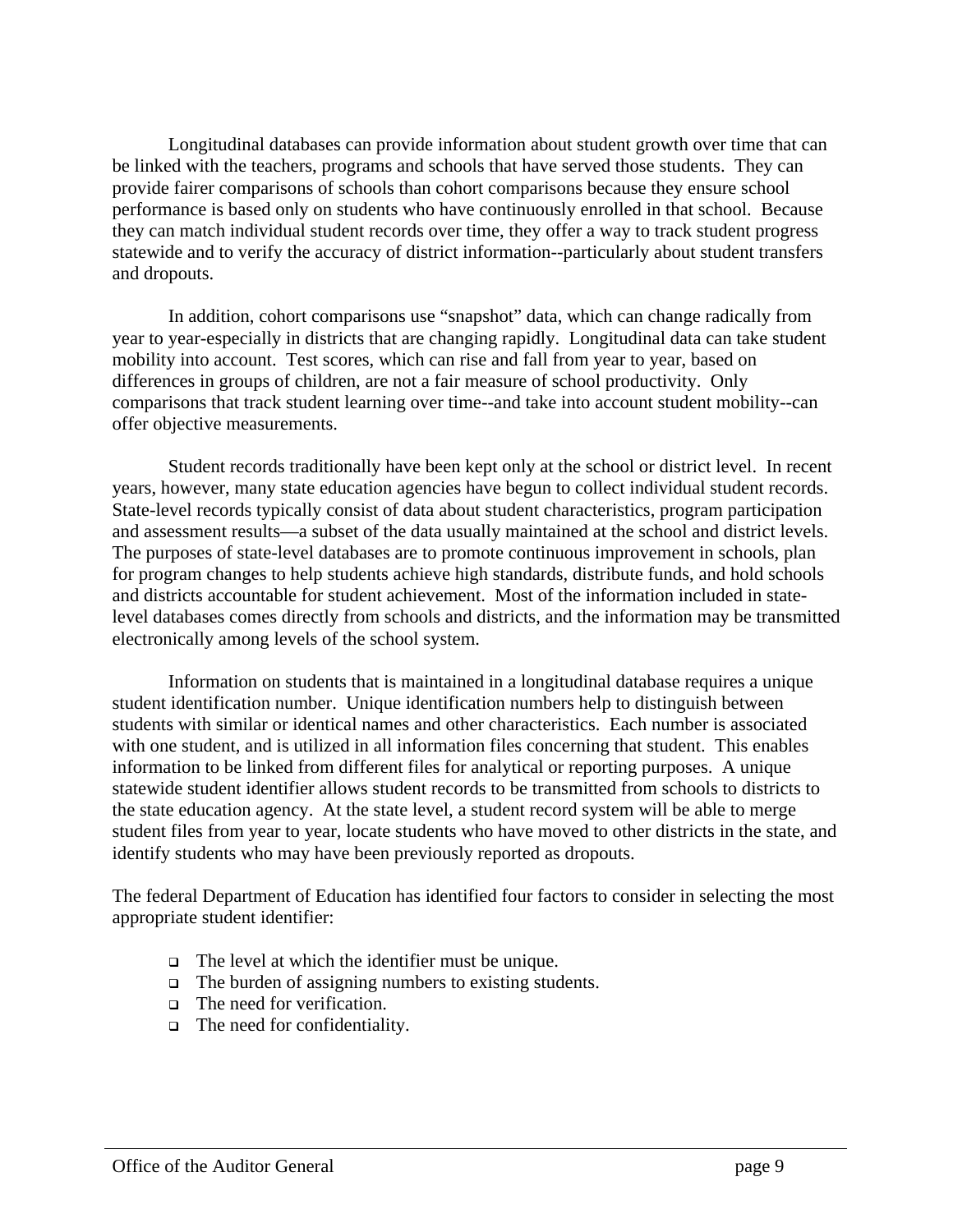| <b>Methods of Assigning Student Identification Numbers</b> |                                                                                |                                                                             |  |
|------------------------------------------------------------|--------------------------------------------------------------------------------|-----------------------------------------------------------------------------|--|
| Method                                                     | <u>Advantages</u>                                                              | <b>Disadvantages</b>                                                        |  |
| <b>Social Security Number</b>                              | Unique nationwide<br>Assigned at birth<br>Exchange data across agencies        | May be prohibited by law<br>Parents may object<br>May not be universal<br>٠ |  |
| Algorithm to assign identifier                             | Unique and confidential<br>٠                                                   | Excessive length                                                            |  |
| State-assigned identifier                                  | Controlled by state agency<br>Unique statewide                                 | Districts must rely on state for<br>identifiers                             |  |
| Locally-assigned identifier                                | Local control is maintained<br>Can be assigned at time of<br>٠<br>registration | Not unique statewide                                                        |  |

There are four possible methods of assigning unique statewide student identification numbers:

We believe that RIDE should begin to adopt a statewide student identifier. Since the state-assigned identifier is unique statewide and does not have the disadvantages of other methods, it seems to be the most advantageous. In order for this system to work properly, an online locator system protected by passwords may be needed. In this system, all student names are kept along with key identification information so that matches between students and identifiers can be made. This system should be designed to easily allow educational staff to locate a student identifier for an enrolling student if one has been previously assigned or to assign a new identifier if one is needed.

We recognize that this initiative will be costly. One estimate from a national educational periodical indicates that the cost of creating the necessary databases is typically less than  $1/10^{th}$ of one percent of the state education budget. This would be about \$800,000 in Rhode Island. Of course, annual operating costs would also be incurred after the system is established. RIDE should determine the likely costs in Rhode Island, and seek legislative approval for funding to implement this program.

# **RECOMMENDATIONS**

- 1. Determine the optimal method of implementing a student identifier system in Rhode Island.
- 2. Determine the likely cost of creating and operating such a system.
- 3. Seek legislative approval for funding to implement the system.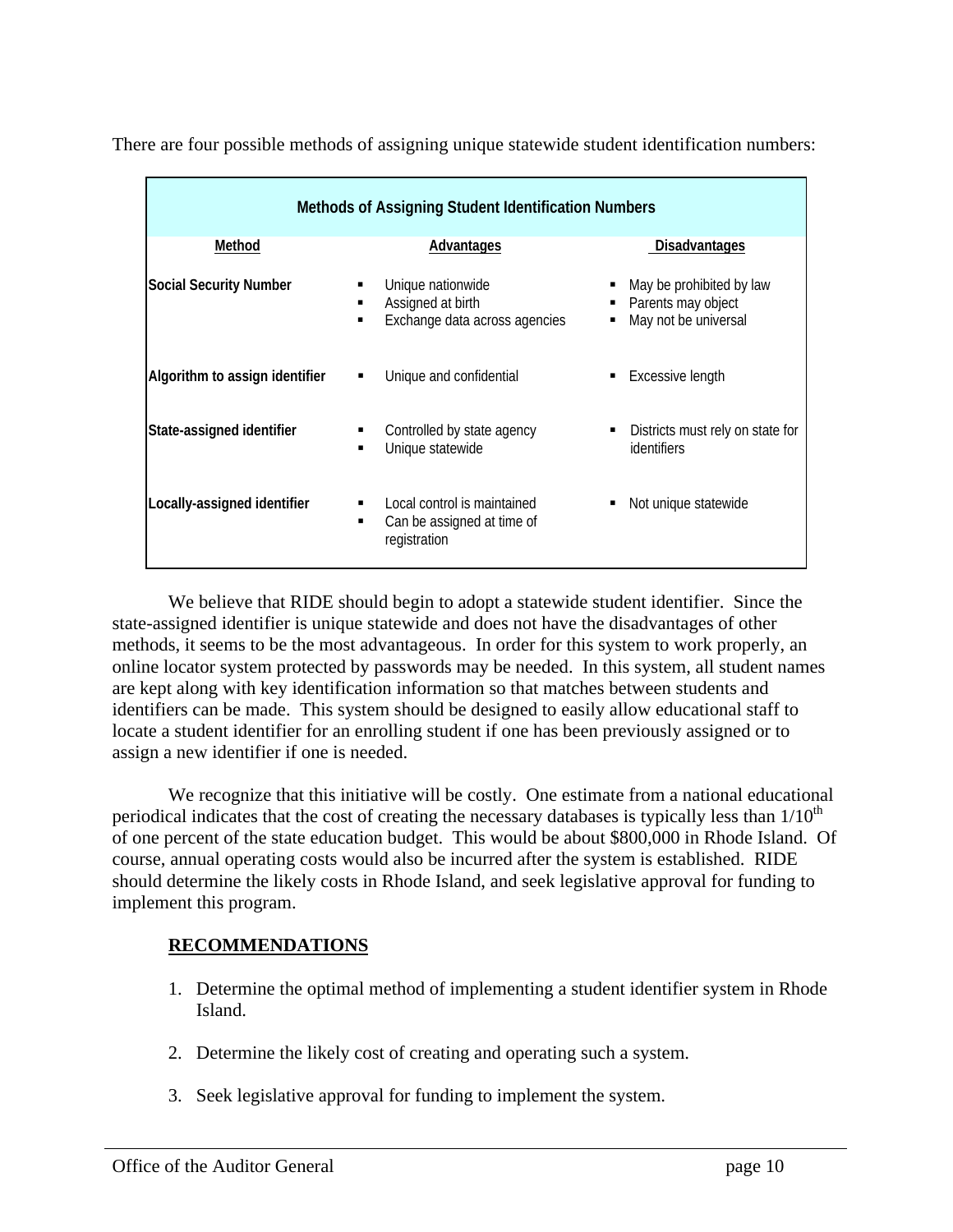#### *Auditee Views:*

*The department concurs with these recommendations and notes it has pursued funding for this initiative in past fiscal years. However, resources have not been appropriated for this purpose.*

# **STATE AID CALCULATIONS**

The state provides significant operating aid to the local school districts, and the total amount of this aid has been steadily growing in recent years, as the table below illustrates:

| Aid to Local Schools -<br><b>Fiscal Years 1995 – 2002</b>                                            |                                                                                                                                    |  |  |
|------------------------------------------------------------------------------------------------------|------------------------------------------------------------------------------------------------------------------------------------|--|--|
| Year<br>1995<br>1996<br>1997<br>1998<br>1999<br>2000<br>2001<br>2002                                 | Amount<br>\$381,761,856<br>400,749,768<br>411,534,595<br>437, 757, 367<br>479,507,364<br>514,933,451<br>559,719,173<br>609,700,000 |  |  |
| Source: $1995 - 2001$ – Department of<br>Education, 2002 – Revised Appropriations for<br>Fiscal 2002 |                                                                                                                                    |  |  |

The funds are intended for general operating aid, as well as for specific categories of aid such as literacy set-aside, student equity, early childhood, technology, professional development, language assistance, instructional equity, targeted aid, vocational equity, group home aid, charter school indirect aid, and full day kindergarten. Operating aid is provided to most school districts monthly. In July and August, payments are 2.5% of the annual amount; the payment for all other months is 9.5% of the annual amount. The exceptions to this process are Central Falls, which receives 1/12<sup>th</sup> each month, East Providence, which is paid twice annually, and charter schools, which are paid quarterly.

Operating aid to local school districts is approved by the General Assembly as part of the annual budgetary approval process. An Educational Finance Officer within the Office of Finance at RIDE is responsible for processing the periodic payments to each district throughout the fiscal year. RIDE has not prepared a written policy and procedure manual to guide this effort, nor is there any internal review of the accuracy of these disbursements that are substantial in dollar amount.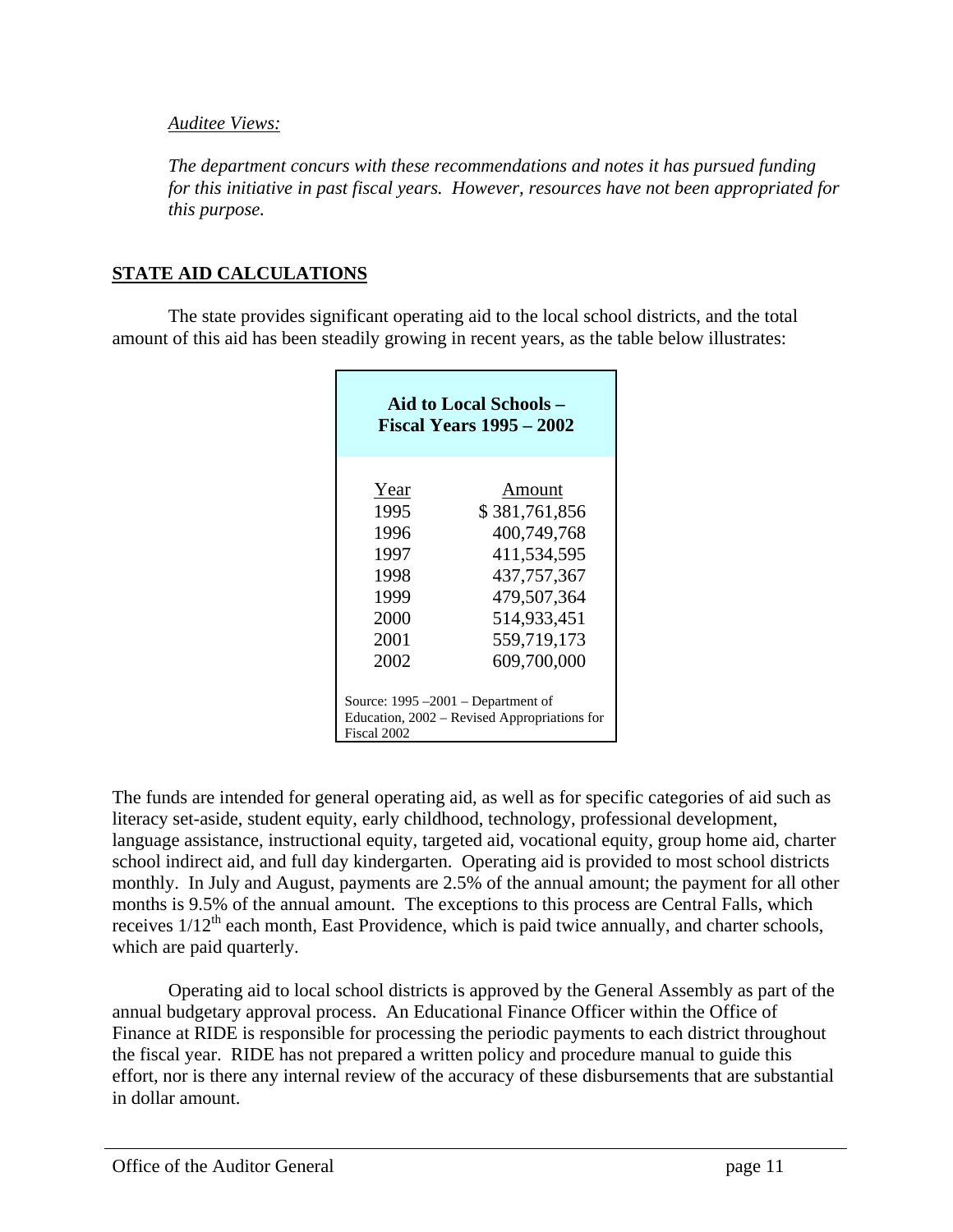The state also provides housing aid to local school districts. This is designed to guarantee adequate school housing for all public school children and to prevent the cost of school housing from interfering with the effective operation of the schools. Projects financed by specific funding mechanisms are eligible for reimbursement under this program. These funding mechanisms are general obligation bonds, lease revenue bonds, capital leases, and capital reserve funds.

Payments by RIDE to the eligible school districts are made twice annually in October and April and have also increased in recent years:

| <b>State School Housing Aid Payments –</b><br><b>Fiscal Years 1995 - 2002</b>                  |              |  |
|------------------------------------------------------------------------------------------------|--------------|--|
| Year                                                                                           | Amount       |  |
| 1995                                                                                           | \$16,153,807 |  |
| 1996                                                                                           | 17,002,906   |  |
| 1997                                                                                           | 18, 104, 513 |  |
| 1998                                                                                           | 19,726,217   |  |
| 1999                                                                                           | 22,568,946   |  |
| 2000                                                                                           | 25,540,280   |  |
| 2001                                                                                           | 30,775,774   |  |
| 2002                                                                                           | 33,200,000   |  |
| Source: 1995 –2001 – Department of Education,<br>2002 – Revised Appropriations for Fiscal 2002 |              |  |

The same Educational Finance Officer responsible for operating aid is also responsible for monitoring, reviewing, and calculating data, and preparing reports for the determination of housing aid. A fiscal 2000 audit of this program by the state Bureau of Audits found "a lack of written procedures to document the steps followed" in this effort, and "no required review performed to validate the data compiled or the calculations by anyone other than the employee who is primarily responsible for them." These deficiencies remained in fiscal 2002.

# **RECOMMENDATIONS**

- 4. Prepare a written policy and procedures manual for both Operating and Housing aid.
- 5. Segregate the duties currently performed by the Educational Finance Officer by assigning approval responsibility to another individual in the Office of Finance.
- 6. Assign back-up responsibility for performing the calculation of aid and preparation of invoice vouchers to an individual in the Office of Finance capable of performing these duties in the absence of the Educational Finance Officer.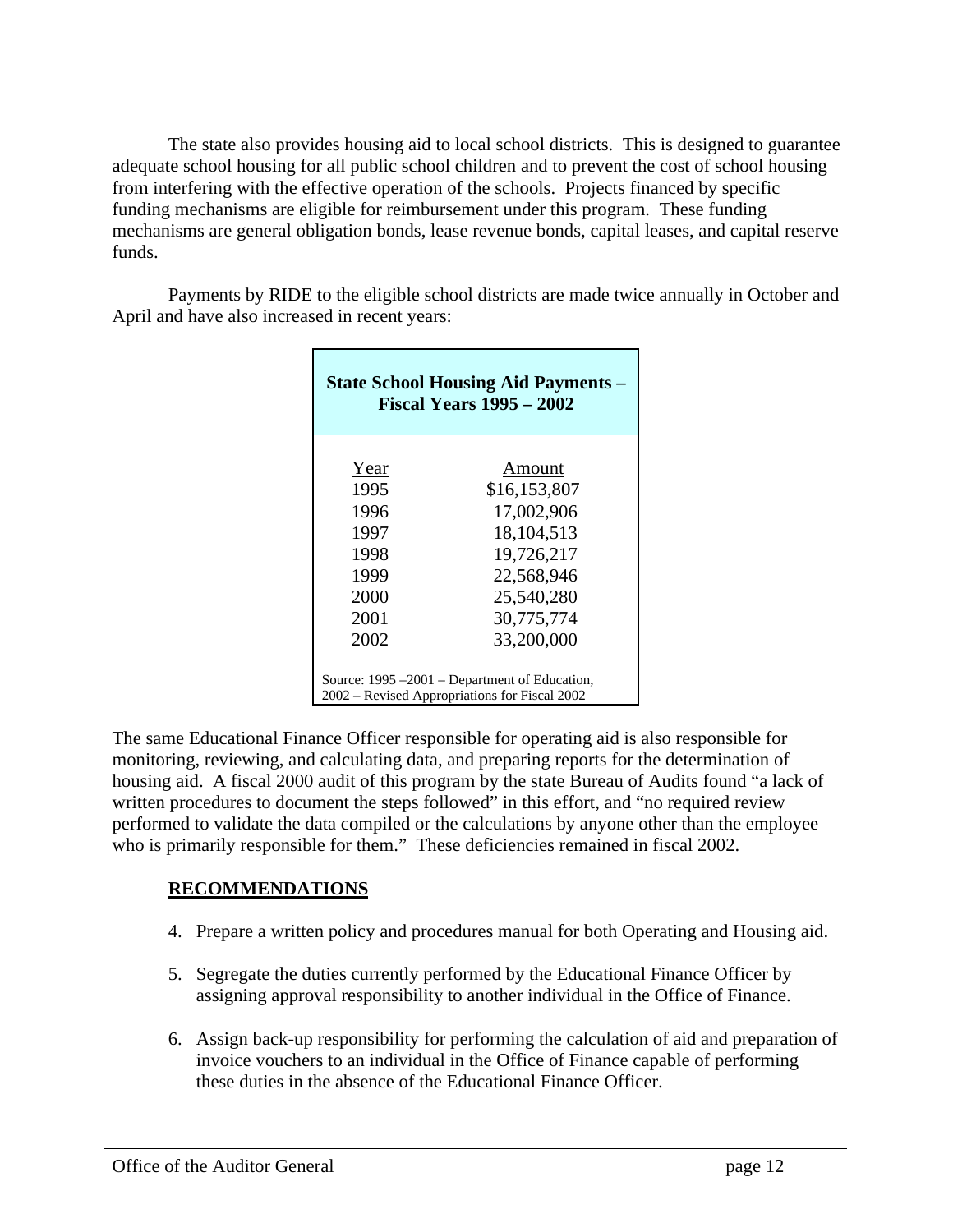#### *Auditee Views:*

*The department concurs with these recommendations.*

### **CHARTER SCHOOLS**

Charter schools are public schools authorized by the state to operate independently from many state and local rules and regulations, thereby having the ability to pursue innovative educational programs and meet specific student achievement goals in accordance with their charter. In Rhode Island, charter schools were established in 1995 pursuant to Section 16-77 of the General Laws (amended in 1998).

Only the Board of Regents can grant charters based on the recommendation of the Commissioner of Elementary and Secondary Education or the local school committee where the charter school is to be located. Charters are awarded for up to five years and are subject to renewal for additional five-year periods. By law, applicants for charters are limited to the following groups:

- $\Box$  Existing public schools,
- $\Box$  Groups of public school personnel
- <sup>q</sup> Public school districts,
- $\Box$  Rhode Island based non-profit institutions,
- $\Box$  Groups of public school districts,
- □ Rhode Island based colleges and universities.

The schools are funded with state and local assistance in accordance with the General Laws. The state retains 5% of the local district's per pupil cost for each student from the local district that is attending a charter school. This amount is paid to the local district to assist in covering indirect costs.

Funds are paid by the state on a quarterly basis in July, October, January and April. The July and October payments are based on the reported student enrollment of the charter schools as of the prior October 1 (or October 1 of the current school year for a charter school in it's first year of operation). If the October 1 data discloses a 10% or greater increase or decrease in student enrollment from the preceding October 1, the third and fourth quarter payments will be adjusted to reflect actual student enrollment in the charter school.

Charter schools are self-governing and designed to be innovative and creative in their educational philosophies, but can be held more accountable for meeting student goals than district schools. Since the charter schools are publicly funded, they cannot charge tuition. Charter schools must be non-sectarian in their operations, and comply with all applicable federal and state laws and regulations prohibiting discrimination. The schools must be open to all students within the district who seek admission and must reflect the demographics of the district in which it is located. When the number of student applications exceeds the capacity of the school, admission is determined by lottery.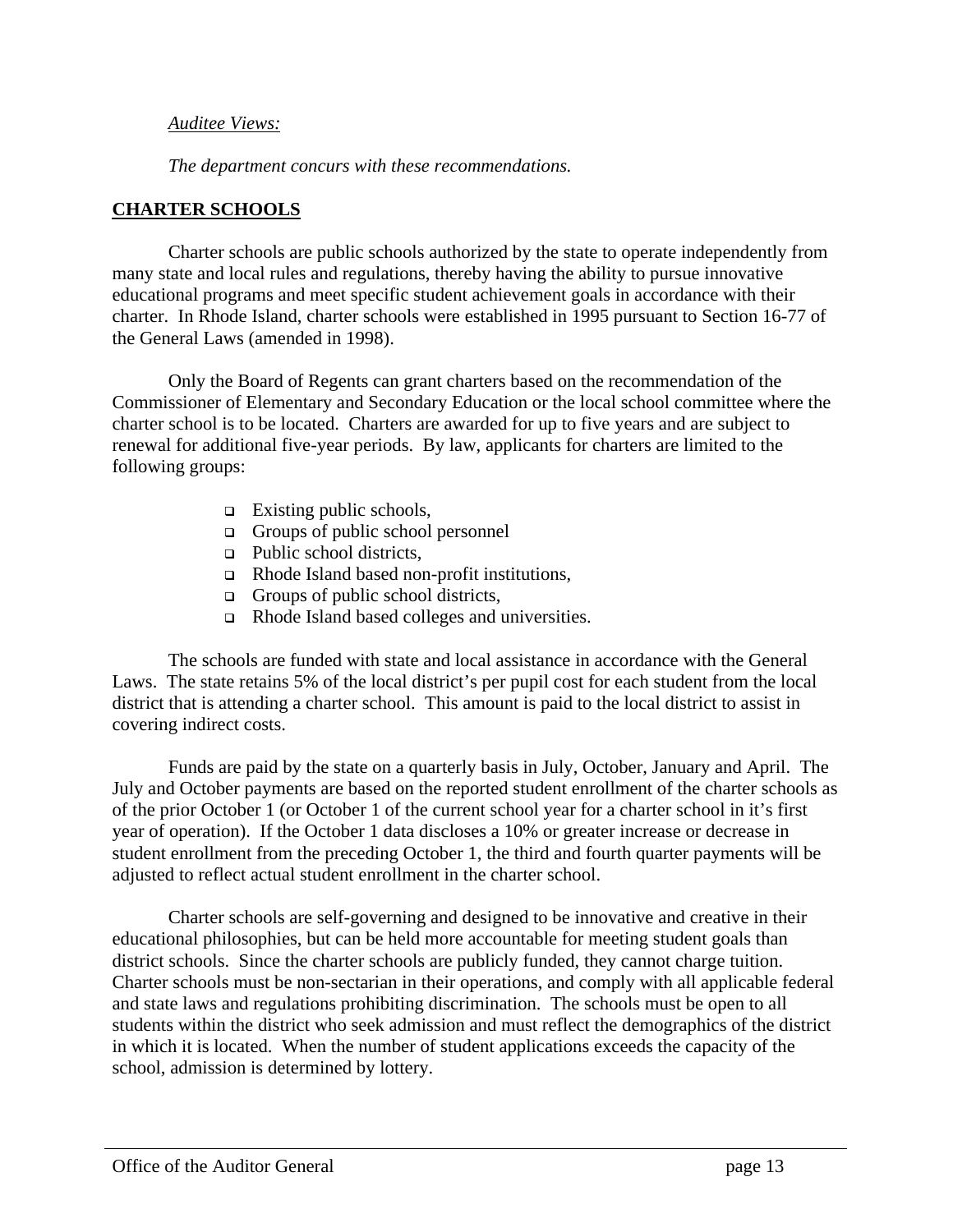There are nine charter schools currently operating in the state:

Providence Times 2 Academy Textron/Chamber Academy CVS Highlander Charter School Paul Cuffee Charter School

Pawtucket International Charter School Blackstone Academy

South Kingstown Kingston Hill Academy Compass School

Cranston New England Laborers/Cranston Public Schools Career Academy

RIDE coordinates the application and review process; applications must be submitted at least 10 months prior to the beginning of the school year. Applications must address certain specified issues, including a plan for governance, administration and operation of the school; identification of a building to house the school; a description of needed support services; and a description of enrollment services.

The approval process begins with an external review by a team consisting of teachers, parents and educators. Non-profit entities must submit financial data, also. Once a completed application is received, a 60-day comment period is provided during which time two public hearings are held in the district where the charter school is proposed to be located. After the public comment period, RIDE conducts an internal review. The Commissioner of Elementary and Secondary Education is required to make a recommendation to the Board of Regents within 90 days of the public hearing. If granted, the charter becomes effective on September 1.

# Financing of Charter Schools

A federal program provides for start-up funding to charter schools. This funding had been capped at \$150,000; the limit was removed by the General Assembly in its 2002 session. During the application process, RIDE provides each applicant with \$20,000 of this funding. Once the applicant has been approved, the remaining funding becomes available. The funds are provided on a reimbursement basis to cover costs associated with the approved planning and implementation activities.

 The amount of financial assistance provided to local districts is no longer determined by a formula involving the number of students in the district. Thus, sending districts are not penalized for those students attending charter schools; charter school students do not affect the amount of financial aid provided by the state. *In effect, the state pays the charter school on a per*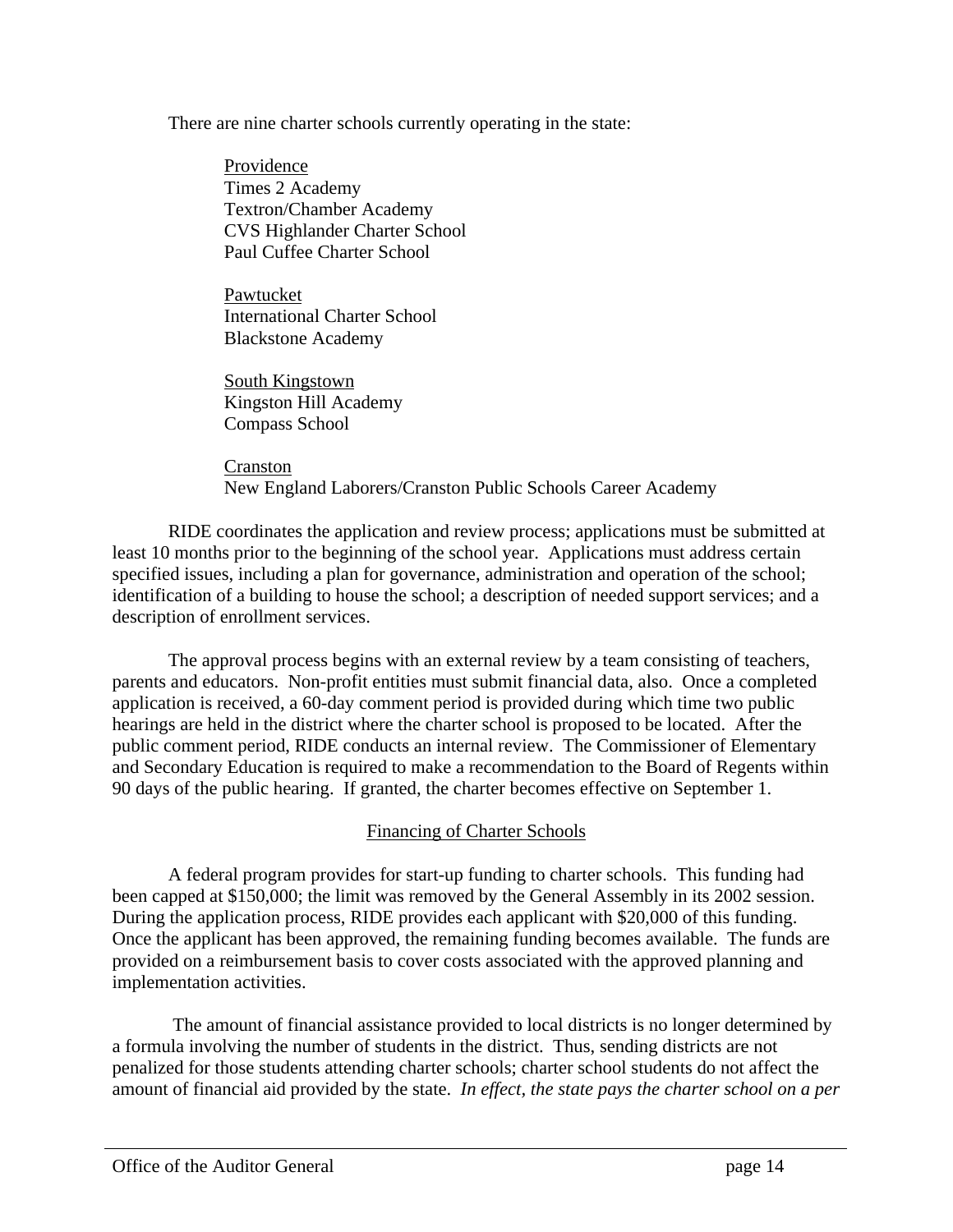*student basis, but maintains the local district at the same level even though the number of students attending charter schools reduces the local district's total enrollment.* Unless a local school is completely converted to a charter school, local districts continue to operate the same number of public schools as before the charter school was established and incur the same costs. Obviously, local districts would be opposed to a reduction in their financial assistance resulting from charter school enrollments.

To determine the state's total costs for charter schools, we reviewed the actual payments for fiscal years 2000-2002, and the estimated costs for fiscal years 2003-2004. There were 2 charter schools in fiscal 2000, 3 in 2001, and 6 in 2002. RIDE expects 9 charter schools in both 2003 and 2004. Based on the data provided to us, we estimate the state will incur costs of over \$37 million during the five fiscal years from 2000-2004:

| <b>Fiscal Year</b> | <b>Total Amount</b> |
|--------------------|---------------------|
| 2000               | \$2,940,341         |
| 2001               | 4,019,249           |
| 2002               | 6,400,719           |
| 2003               | 10,031,194          |
| 2004               | 13,716,899          |
| Total              | 37,108,402          |

State law currently allows for 20 charter schools serving up to approximately 7,000 students. State costs would increase far beyond current expenditures if the maximum were to be reached. Before this occurs, we believe RIDE should confer with executive and legislative budget officials to determine whether the state can continue to fund charter schools under the current circumstances.

#### **RECOMMENDATION**

7. Determine whether the state should continue to fund charter schools under the present methodology, which results in funding students attending charter schools while maintaining the funding level of the local district sending the students to the charter schools.

#### *Auditee Views:*

*The department believes that a policy decision will need to be made concerning whether to continue to count charter school students as part of their sending district census should a student enrollment based state aid funding formula be reinstated in the future.*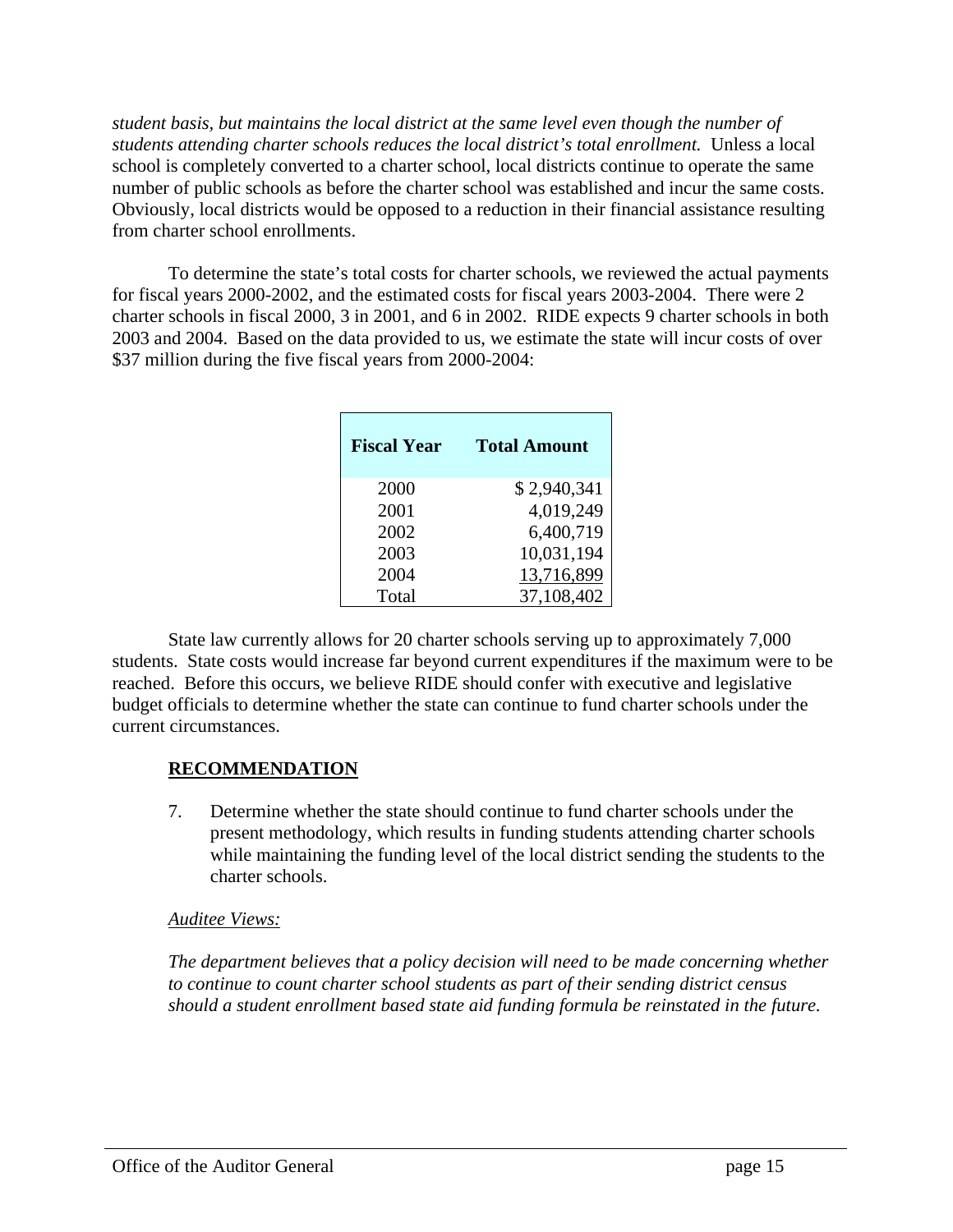#### Charter School Applications

RIDE coordinates the application and review process, and typically receives 3-5 applications annually. Applications must be submitted at least 10 months prior to the September 1 school year start date and must address certain requirements of the state statute. These include a plan for governance, administration and operation of the school; identification of a facility to house the school; description of support services; and description of enrollment services.

To determine whether the applications submitted for existing and proposed charter schools met the significant requirements of the statute, we interviewed the coordinator of charter schools at RIDE, determined that all applications had been submitted, and reviewed these applications.

First, we reviewed the applications for the six charter schools that were in operation in fiscal 2002. We found the following exceptions:

- $\Box$  3 did not mention providing an annual report to the Commissioner, the local school committee, and the parents of the students.
- $\Box$  3 did not identify the building to house the school
- $\Box$  2 did not provide a copy of the approved bylaws.
- $\Box$  3 received only preliminary approval for their financial plan from the Office of the Auditor General; one was not approved due to uncertainty regarding operating costs.

Next, we reviewed applications for 18 proposed charter schools. None of these were in operation as of June 2002. We found the following exceptions:

- $\Box$  3 did not clearly define the education plan.
- <sup>q</sup> 7 did not agree to provide an annual report.
- <sup>q</sup> 13 did not identify a building to house the school.
- $\Box$  3 did not describe the necessary support services to be provided by the district, such as transportation.
- $\Box$  8 did not provide a copy of the approved bylaws, and 1 indicated the bylaws were yet to be determined.
- $\Box$  5 needed to provide additional financial information, and 2 may not have provided necessary financial information.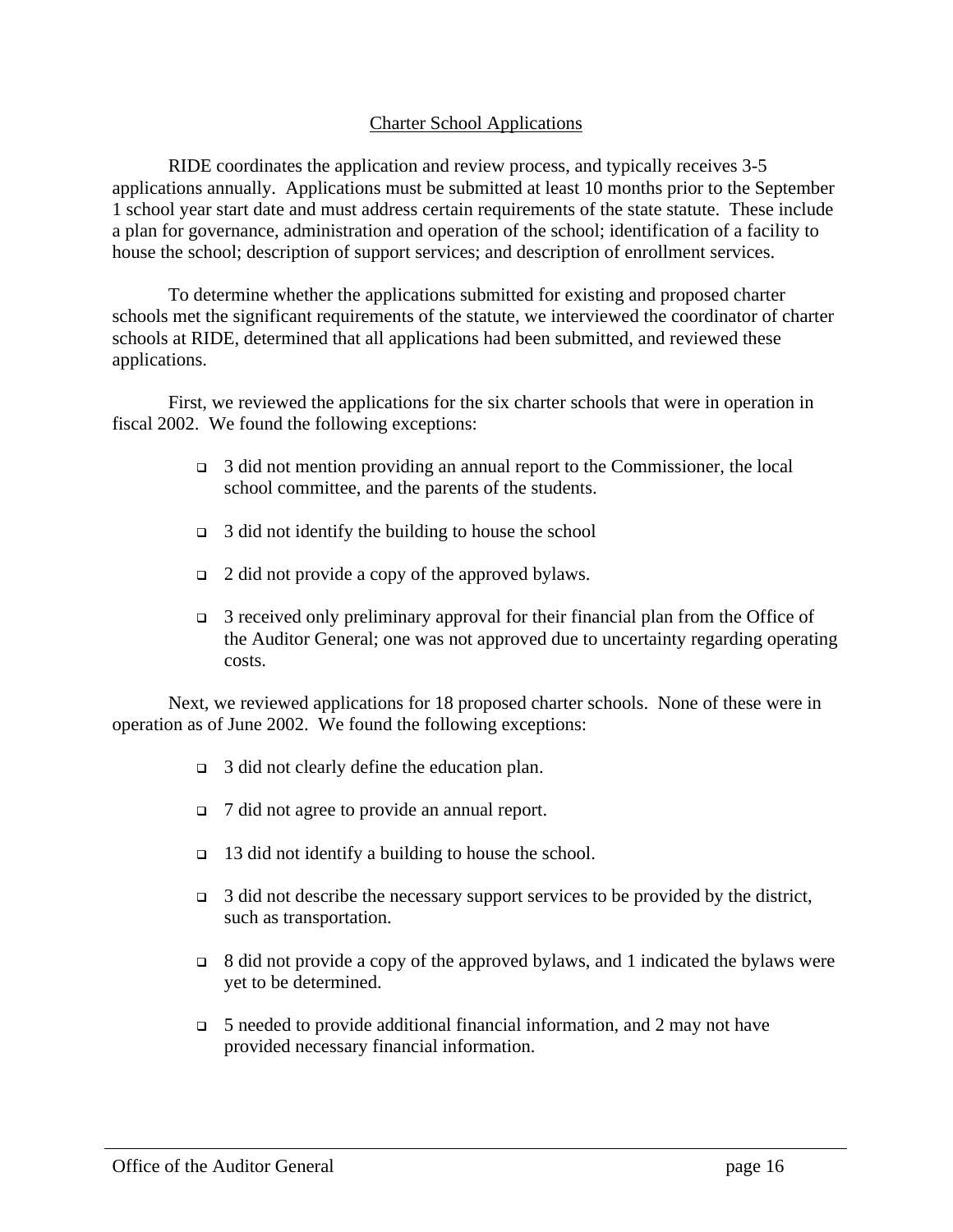These exceptions indicate that RIDE needs to strengthen its procedures to ensure that all significant requirements are met during the application process. We are especially concerned that financial information is not always provided timely (and is frequently incomplete), and that buildings to house the schools are not always identified. Financial information is critical to establishing the viability of the charter school, and building costs are a major component of operating expenses. Section 16-77-3 (i) of the General Laws requires the submission "not later than June 1 prior to the opening of the public charter school of the existence of an agreement, option for lease or purchase, lease agreement or purchase agreement … for a facility in which the public charter school will operate in its first year of operation." Despite this requirement, 2 of the 3 charter schools that opened in September 2002 did not submit this documentation by the required deadline and in fact were uncertain as to location until just before school opening.

#### Charter School Facilities

Our review of applications for charter schools determined that locating a facility to house the school was the most difficult requirement for applicants to meet. Three of the six existing charter schools did not identify a facility in their application, and 13 of the 18 applicants to establish charter schools in the future had not met this requirement.

We visited three charter schools during our audit and found that two (both in Providence) are in suitable facilities. One is in a new building constructed to meet the school's requirements; a sponsor of the school guarantees the building loan. The second is in a leased facility that has been renovated to the school's specifications. The third school is occupying three rooms in a former religious convent; it is not suitable for continued growth of the school. The school's plans to add a grade each year are now in doubt due to the lack of a suitable site.

New applicants frequently stated that they would use temporary sites until permanent facilities were established. However, these temporary facilities were not always identified in the applications. One applicant stated it was considering two temporary locations, another mentioned a temporary building at an unknown site. One applicant indicated it expected to use an existing high school in the district; another mentioned a building to be leased by the local district for its use.

Identification of a permanent site in the application is critical to insuring that a suitable location that meets building and fire code specifications is to be used for housing the charter school. In addition, the cost of a facility is a significant component of a charter school's operations; the financial aid received from state and local sources is frequently sufficient to cover personnel costs and instructional supplies and materials, only. For example, one charter school now in operation expects to incur a deficit of \$671,000 in fiscal 2003. This school expects to receive about \$8,900 per student in state and local aid; it estimates its costs-including its building lease-at about \$12,000 per student, for an expected enrollment of 215 students.

RIDE should withhold approval of a charter school application until the applicant identifies a suitable facility. If a building is to be leased, a signed lease document should be submitted. Evidence of ownership, such as a deed, should be made available for those facilities owned by the applicant or a sponsor of the applicant.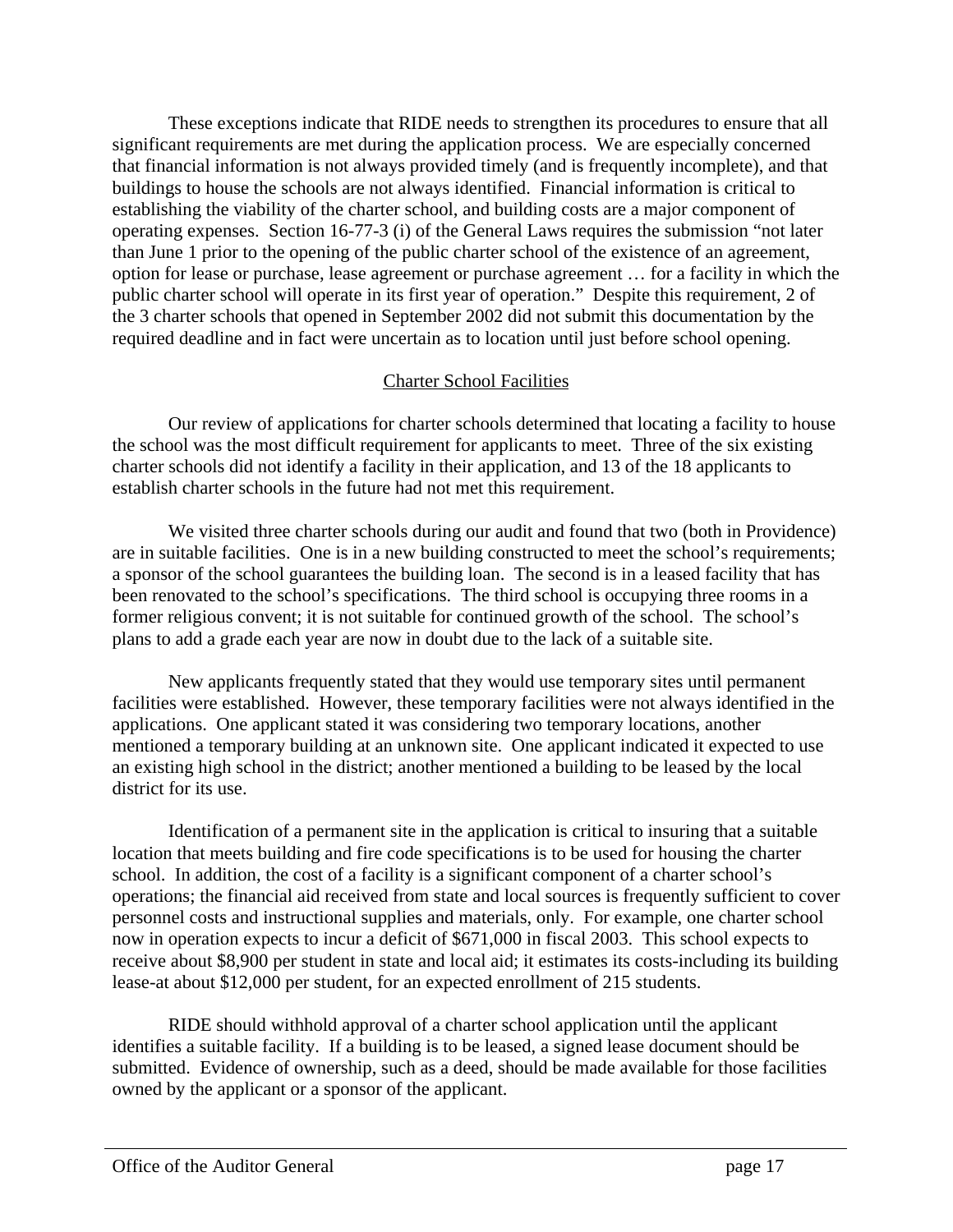RIDE should require the submission of complete financial information and the identification of a building that meets all state and local requirements within the time frames specified within the general laws.

#### **RECOMMENDATIONS**

- 8. Strengthen procedures to ensure that all significant information required in the application process is submitted by entities proposing to establish charter schools.
- 9. Enforce the timeframes specified within the general laws regarding identification of a suitable location for the charter school.

#### *Auditee Views:*

*The department disagrees with recommendation #8. The department believes that all statutorily required information is gathered during the application review process. The Department concurs with recommendation #9.*

Section 16-77-3 (h) requires charter schools to "adhere to financial record keeping, reporting, auditing requirements, and procedures in the same manner as required of local public school districts". Further, section 16-7-3 (i) requires charter schools "to have an annual certified audit in accordance with the same federal and state standards that are applicable to local public school districts." While the statute provides for review of audit reports submitted by charter schools to be performed by the Office of the Auditor General, we note that the Office of Finance at RIDE now has a qualified person on staff who is capable of performing these reviews, also. We believe it would be efficient for this person to conduct these reviews as part of RIDE's annual review of charter school performance. The results of this review should be provided to our office for any necessary action required by law.

#### **RECOMMENDATION**

10. Assign responsibility for reviewing audited financial statements of charter schools to the Office of Finance at RIDE.

#### *Auditee Views:*

*The department believes it does not have sufficient personnel to take over the responsibility for reviewing audited financial statements of the charter schools.*

#### Authorized Number of Charter Schools

State law limits the number of charter schools to no more than 20, serving no more than 4% of the state's school age population. At least 10 of the 20 shall be reserved for charter schools designed to increase the educational opportunities for at-risk pupils. No more than 2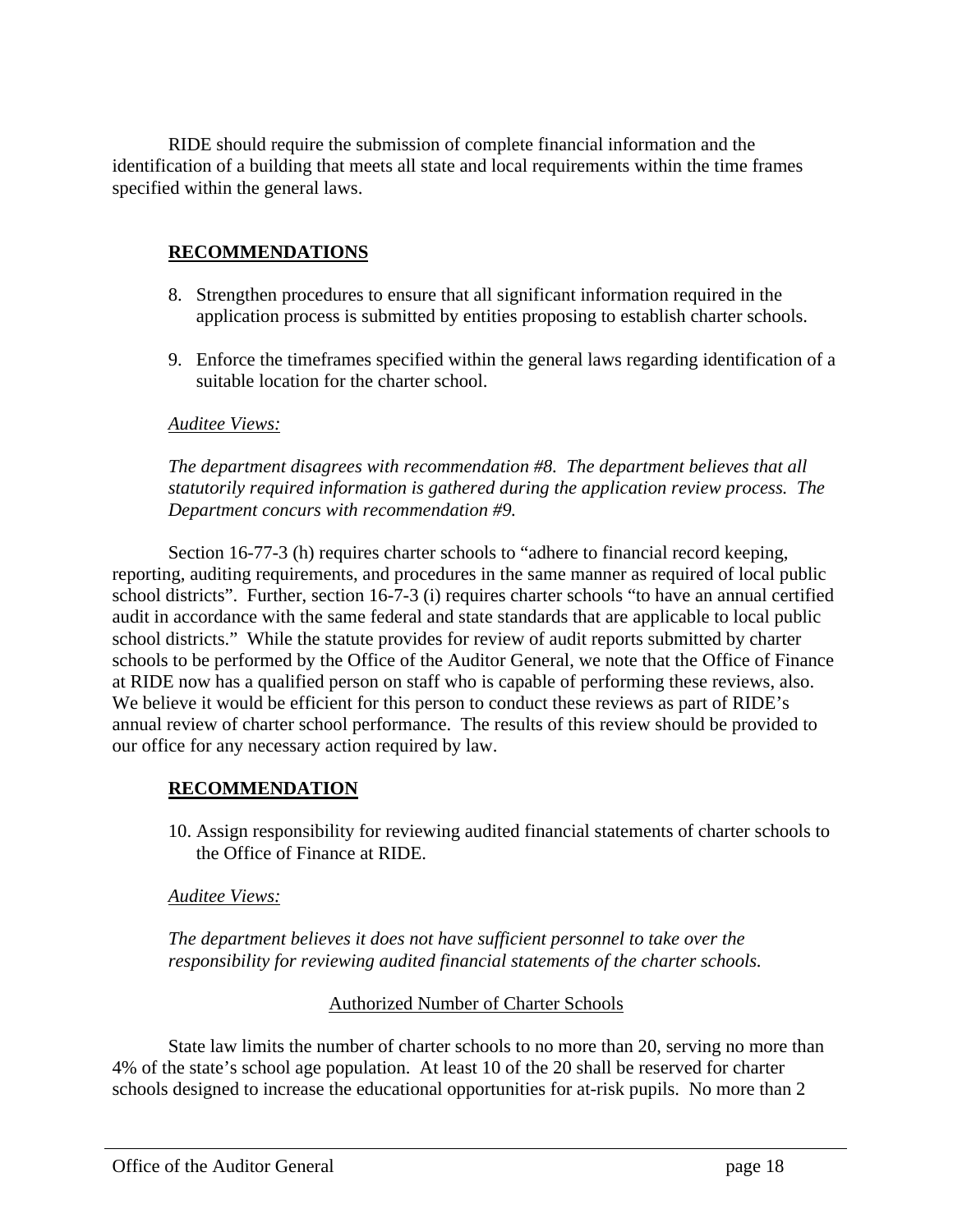charters may be granted in a single school district, except that 4 charters may be granted in a school district with more than 20,000 students. Currently, only Providence meets this exception.

Providence has already reached the maximum number of charter schools it is allowed under the statute. As discussed previously, charter schools may be more viable in districts in which the state share is above  $50\%$ . The state share ratio in Providence is the highest in the state with the exception of the state-administered Central Falls district. Opportunities to establish charter schools may be greater in urban districts such as Providence than in other districts where the state share is less than 50% and a greater financial burden will be placed on the local district.

The goal of increasing the educational opportunities for at-risk students is also more likely to be achieved in an urban setting such as Providence. The fact that Providence reached its maximum number relatively quickly indicates that the potential may exist for additional charter schools to be established if the restriction is removed. We believe this should be pursued by the department as a means of furthering the charter school movement in the state.

# **RECOMMENDATION**

11. Seek legislation to permit school districts with more than 20,000 public school students to have more than the 4 charter schools currently allowed.

*Auditee Views:*

*The Department concurs with this recommendation.*

# **ORGANIZATION OF RIDE**

Three key support service functions at RIDE are each assigned differently in the current organizational structure dated October 16, 2001. Network and Information Systems is part of Support Services reporting to an Assistant Commissioner, Finance is assigned to Program and Field Services reporting to the Deputy Commissioner, and Human Resource Development reports directly to the Commissioner as part of the Commissioner's Staff. In addition, we noted that the Office of Equity and Access, while part of Support Services, has direct access to the Commissioner. The Chief of Staff at RIDE informed us that Finance is regarded as a fieldsupport unit to the local school districts, and is grouped accordingly.

We believe a more efficient and effective structure would group these functions as part of the Commissioner's group, rather than spreading them throughout the organization. This would provide these functions with greater prominence in the department, and underscore their important and department-wide responsibilities.

Recent retirements in the department afford an opportunity to assign new responsibilities to existing personnel. This would also be an appropriate time to move the Office of Equity and Access into Human Resource Development, as two full time employees in the Office of Equity and Access have either recently retired or are scheduled to retire shortly. The combined staff of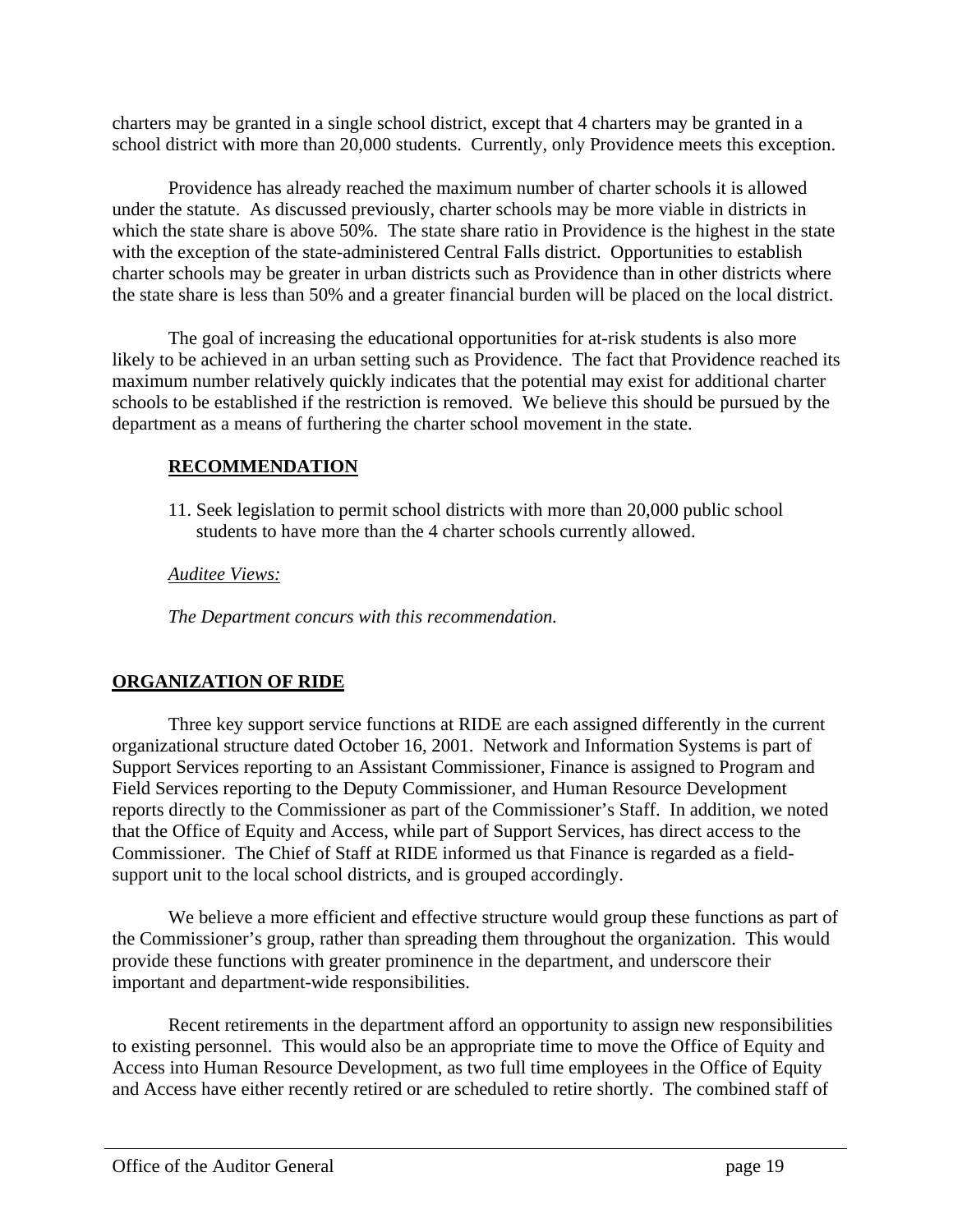six full time employees would be able to handle the existing workload as well as take on additional responsibilities. For example, we believe they could be assigned oversight for professional development, professional behavior and ethics, and the collection of time and effort data. This would also be an opportunity for RIDE to enhance its time reporting policy by developing standard timesheets using spreadsheet technology.

We previously discussed the need to assign back-up responsibility for performing the calculations of operating and housing aid to responsible personnel in the Office of Finance. There currently exists a vacancy in the Office of Finance for a specialist to conduct the INSITE program. This responsibility could be assigned to an existing employee of the Office of Finance, who has the professional certification and experience necessary to perform this function, in addition to her other duties. RIDE should assign back-up responsibility for this position, also.

Grouping the administrative functions together would also provide an opportunity to shift personnel as needed to meet existing needs. For example, there is a long-standing need for a Controller in the Office of Finance. Reassigning responsibilities among these administrative units could enable this position to be filled using existing resources. Similarly, as other retirements or personnel actions occur in the future, positions could be allocated as needed. For example, full time positions could move from Finance to Network and Information Systems to meet new responsibilities and requirements.

Our review found that the Office of Network and Information Systems lacks adequate staff resources with the required skills to support the types of systems used at RIDE. We note that the department is currently supporting 21 major applications, the majority of which will need to be replaced in the near future.

An outside consultant retained by RIDE reported in April 2002 that "a combination of lack of staff, outmoded applications, and non-integrated applications have made it difficult for RIDE IT to meet the …information technology needs of the Department." Furthermore, "the regular RIDE budget has limited funds for hiring technology support personnel, and it is difficult to retain qualified technical staff, so the technical support department is understaffed. However, there is an identified need for additional staff in targeted key skills." The outside consultant identifies the needed staff as a database administrator, a webmaster/programmer, technical support personnel, and a junior Windows NT administrator. We concur with these comments concerning the lack of adequate technical support staff. We believe that RIDE management should perform a formal review of short and long term information technology staffing requirements.

# **RECOMMENDATIONS**

12. Include the Offices of Finance, and Network and Information Systems as part of the Commissioner's Group to increase efficiency and effectiveness within the department. Transfer the Office of Equity and Access to Human Resource Development.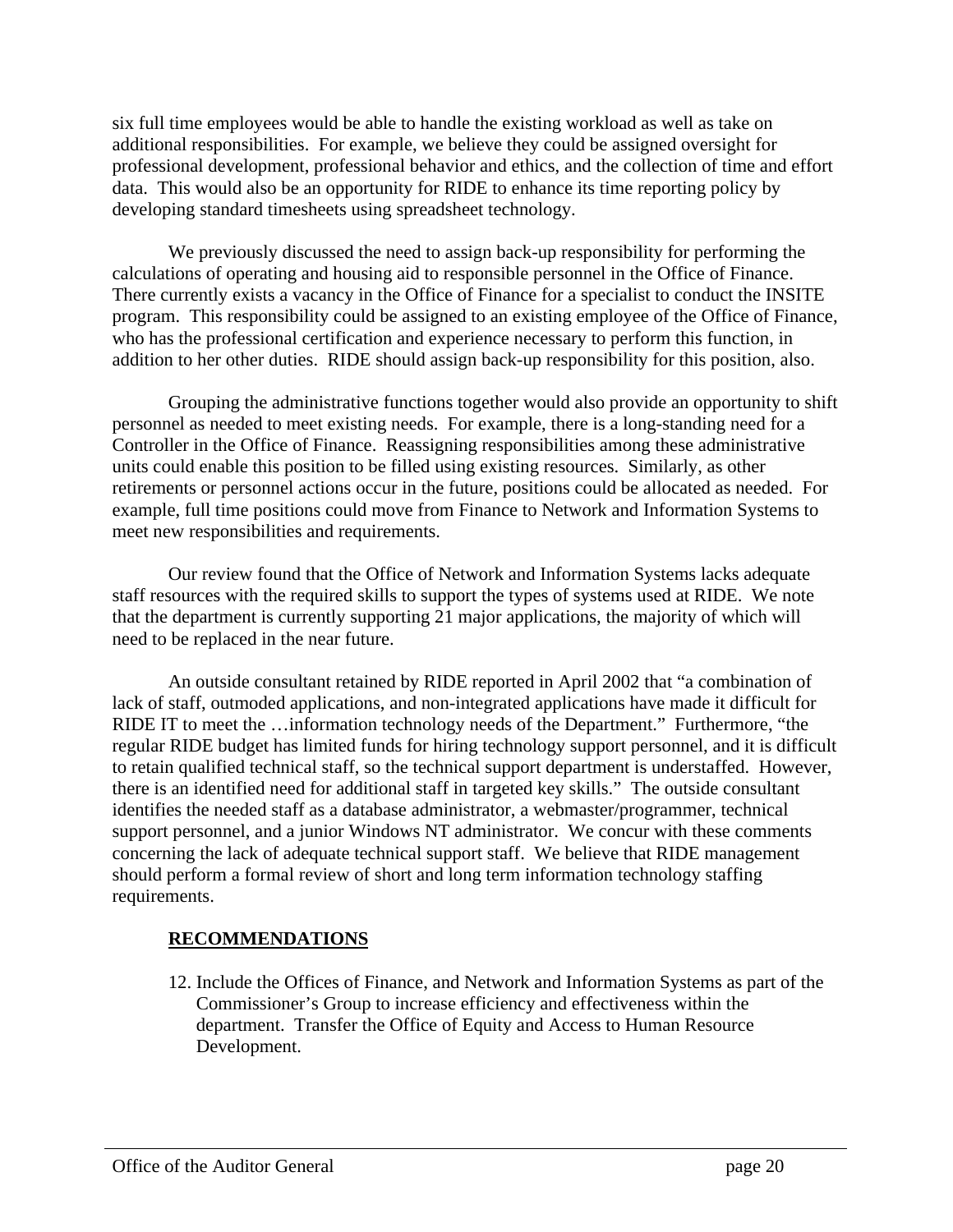- 13. Assign backup responsibility for performing the financial responsibilities of the INSITE program to responsible personnel within the Office of Finance. Reassign responsibilities to allow the position of Controller to be filled with existing resources.
- 14. Conduct a formal review of short and long-term information technology staffing requirements.

#### *Auditee Views:*

*The Department does not believe the reorganization recommended in #12 would be effective. The department concurs with assigning backup responsibility for performing the financial responsibilities of the INSITE program but does not believe that the Controller's position can be filled with existing resources. The department concurs with conducting a formal review of information technology requirements and reports that the review is underway.*

#### **TEMPORARY PERSONNEL**

In addition to full time employees, RIDE also hires temporary employees (known as PF-12s for the form used in the hiring process). The department has three categories of temporary employees:

- $\Box$  Positions that require uniquely skilled work for a specific task that is not permanent or long-term in nature;
- $\Box$  Short-term positions providing professional services in the summer, or working as interns;
- $\Box$  Positions that are longer term—at least six months and working at least 20 hours per week.

We requested and received a listing of temporary employees from the Office of Human Resources at RIDE. We matched this listing to the files maintained for temporary employees to ensure that the listing was complete; no exceptions were noted. Also, we selected one pay period during fiscal 2002 for each temporary employee and tested timesheets and payroll documents to determine whether these were properly authorized; again, no exceptions were disclosed. However, we did note that the PF-12 form did not indicate the number of hours per pay period the temporary employee was expected to work. This information should be part of the approval process to ensure the number of hours is appropriate and within budgetary limits.

During fiscal 2002, RIDE engaged 61 temporary employees. Of these, we found that 9 were performing uniquely skilled work for a specific task (the first category above), 10 were providing professional services during the summer (category 2 above), and 22 were longer term, at least six months (category 3).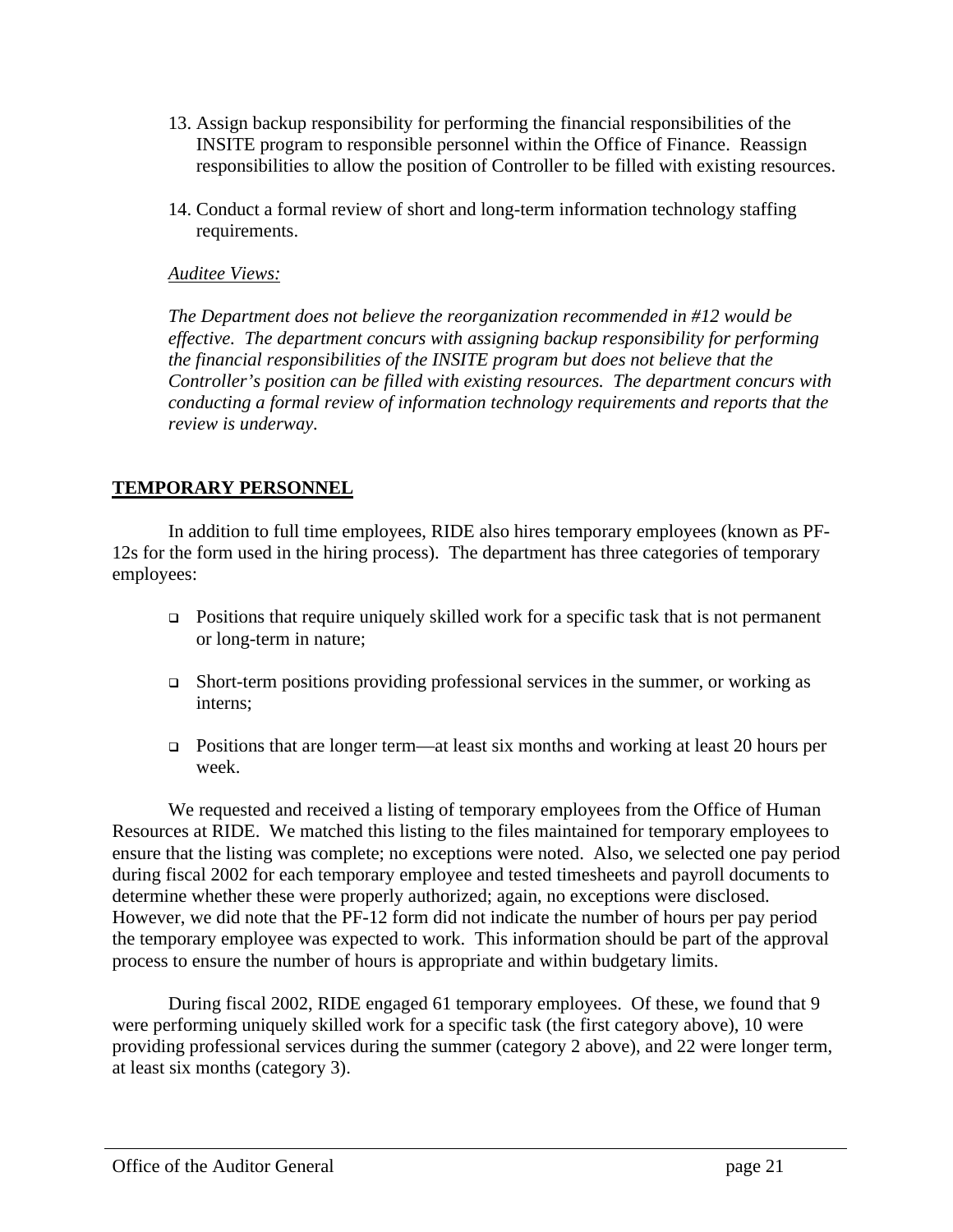Of the remainder, 7 were vocational education instructors administering a professional examination because no full time employee at RIDE had sufficient experience to perform the task, and 13 were performing clerical duties. Our review of the files for these 20 employees determined that the positions were requested due to a lack of staff to perform the work required. We believe that RIDE should review its job assignments for clerical personnel to determine whether hiring this many temporary clerical personnel is absolutely necessary, or whether reassignment of existing personnel could reduce the need for temporary personnel.

Also, we found that 26 of the 61 temporary employees had been at the department for longer than one year, and 17 of these 26 were professional (category 3) employees. This practice could place the state at risk if these employees were to claim parity with state employees for receiving benefits such as longevity pay, medical coverage, and pension credits. We note that the collective bargaining agreement between RIDE and the union representing professional employees already provides that category 3 personnel employed for more than six months receive one sick day for each month worked.

We reviewed temporary employee requests for fiscal 2001 to determine whether the Office of Finance at RIDE approved these requests on a timely basis. We found that 25 of the 52 requests were not approved by the Office of Finance prior to the employee's start date. This approval should always be secured early in the hiring process to ensure there are adequate funds available to support the position, and to review the necessity of the hiring.

We reviewed rates of pay for temporary employees to determine whether these are reasonable in relation to their assigned duties. We found the range of pay to be from \$9.00 per hour for clerical workers to \$165 per hour for persons administering a professional examination. Other rates of pay within the range included the following:

| <b>Job Title</b>                 | <b>Hourly Rate</b> |
|----------------------------------|--------------------|
| Programmer                       | \$110              |
| <b>Communications Consultant</b> | \$100              |
| <b>Systems Consultant</b>        | \$95               |
| <b>Educational Consultant</b>    | \$50               |

The Director of Human Resources informed us that she occasionally uses an outside consultant to advise on appropriate wage levels. We believe that RIDE should process these hirings through the state Division of Personnel to ensure that the wage levels paid are consistent with what other state agencies are offering. Positions that are long-term in nature—at least six months and at least 20 hours per week—should be referred to the state Division of Purchases to publicly request letters of interest from qualified vendors.

The State's procurement law (Section 37-2-59) requires public solicitations for consultant services reasonably expected to exceed \$20,000, and the awarding of contracts for such services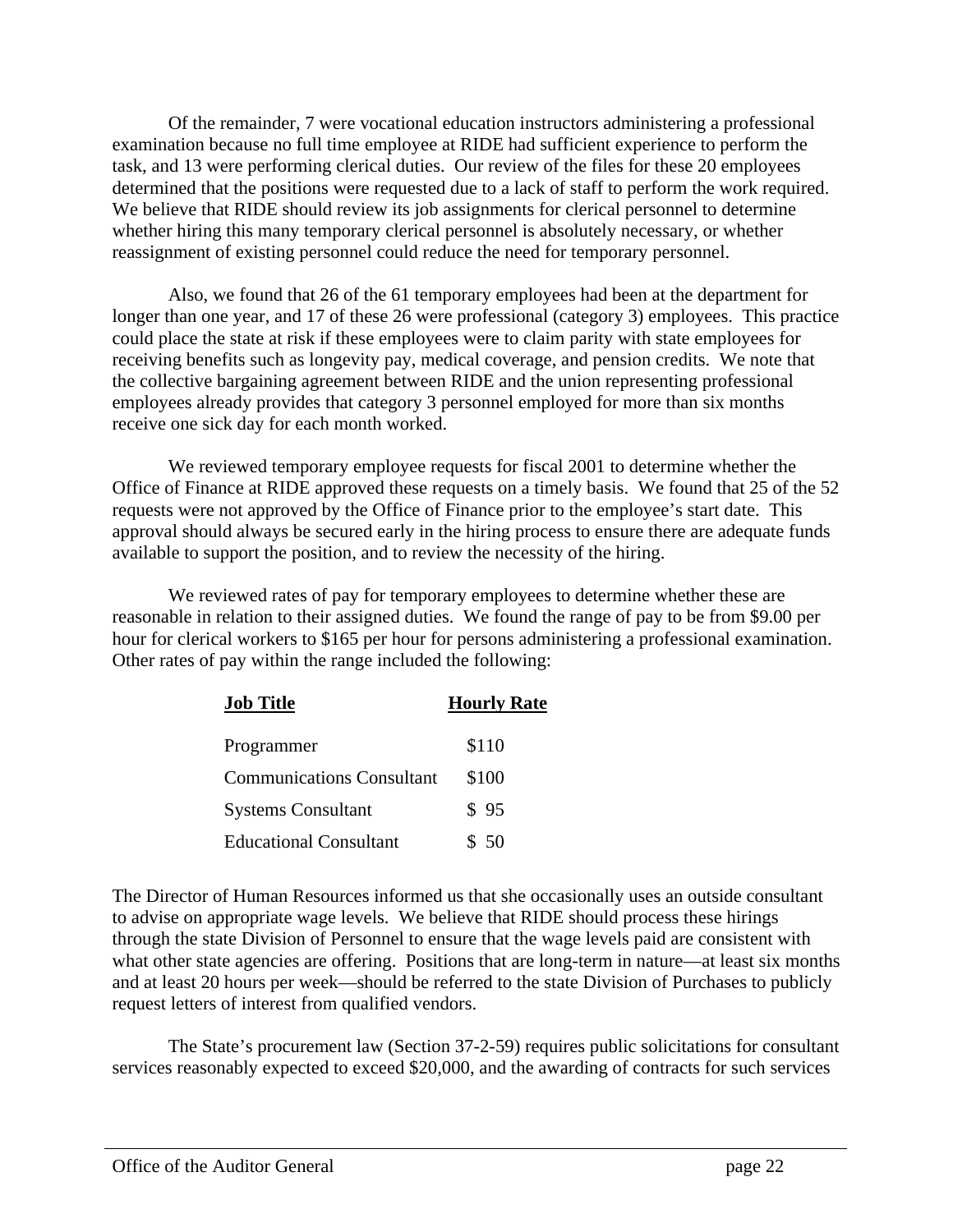in accordance with the requirements for competitive sealed bids or through a selection committee, as appropriate.

We reviewed the hiring of temporary employees by the department to determine whether it could have reasonably expected that these individuals would have received in excess of \$20,000. We found that 16 individuals received compensation ranging from \$24,915 to \$96,900 in fiscal 2001. In fiscal 2002 these same 16 individuals received compensation ranging from \$34,665 to \$148,912.

We believe the department should comply with the state procurement law by referring to the Division of Purchases those consultant positions that are long-term in nature - at least six months and at least 20 hours per week - to publicly request letters of interest from qualified vendors or competitive bids as appropriate.

# **RECOMMENDATIONS**

- 15. Indicate number of hours per pay period to be worked by temporary employees on Form PF-12.
- 16. Review the need for temporary clerical personnel. Determine whether job responsibilities of full time clerical employees can be revised to provide greater coverage.
- 17. Limit the period of time a temporary employee can be retained to eliminate any risk to the state.
- 18. Ensure the Office of Finance reviews all requests for temporary employees prior to the starting date of such personnel.
- 19. Process the hiring of short-term temporary personnel through the Division of Personnel to ensure wage levels are consistent with other state agencies.
- 20. Refer requests for those long-term temporary positions with compensation reasonably expected to exceed \$20,000 to the Division of Purchases to ensure public procurement procedures are followed.

#### *Auditee Views:*

*The department considers recommendations #15,17,18 and 20 to be moot due to recent changes in the method of obtaining the services of temporary workers in State government. The department asserts that it has chosen to discontinue the use of Form PF-12 to hire temporary staff as a result of these changes.*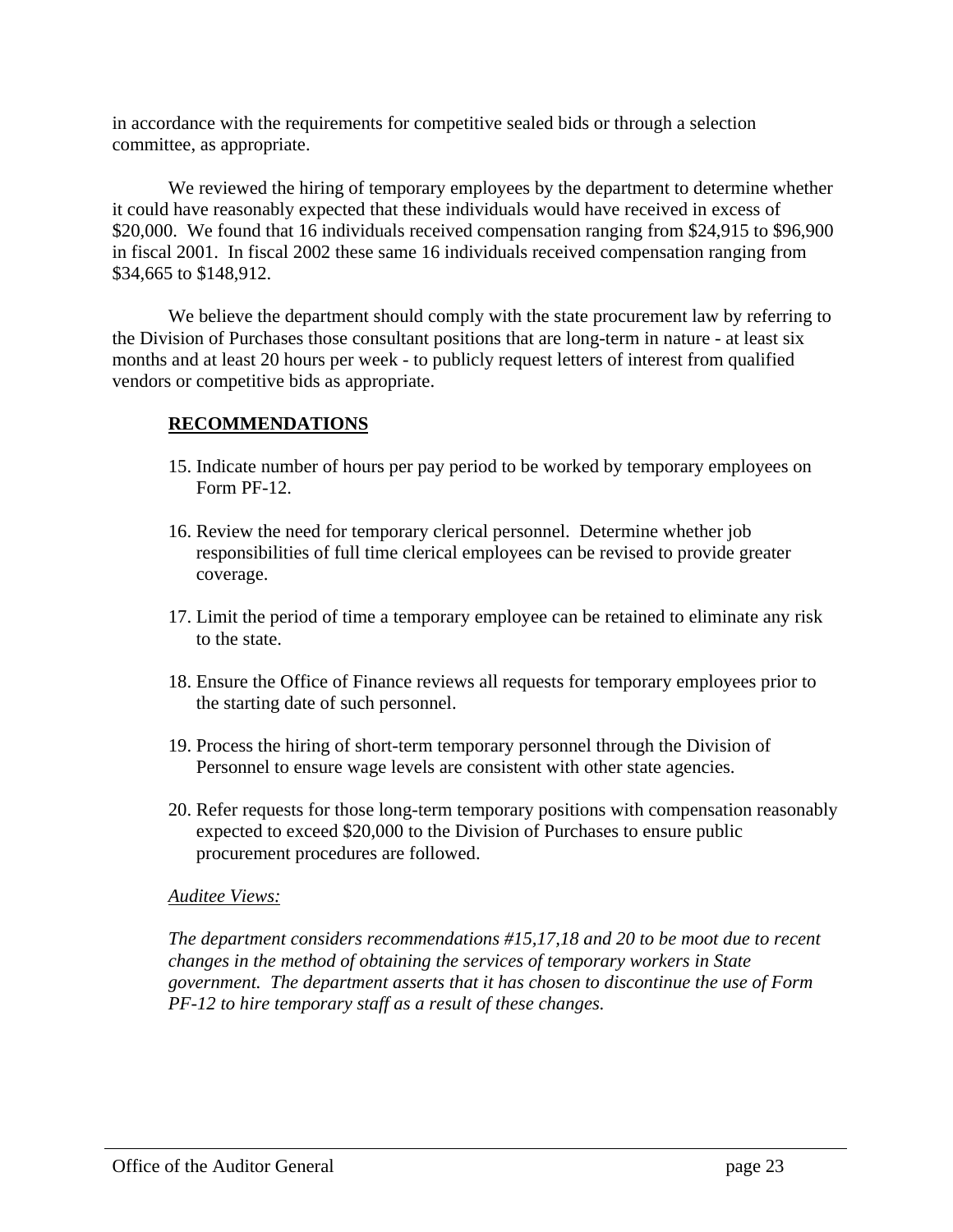#### *Auditor Response:*

*We believe the department should institute these recommendations as part of its policies and procedures in the event that the Form PF-12 process is re-instituted in the future.*

*Auditee Views:*

*The department does not concur with recommendation #16 because it believes existing support staff are fully committed.*

*The department agrees with recommendation #19 as it applies to classified employees, but does not concur with respect to professional employees.*

### **PROCUREMENT OF GOODS AND SERVICES**

State departments are required by state purchasing regulations to request written approval from the state purchasing office for sole source procurements. The request must include an explanation of the type of procurement and the need for a particular supplier. Only the Division of Purchasing may approve sole source requests. After public notice and the bidding process/sole source approval take place, the agency must submit a purchase requisition to the state purchasing division. The state purchasing division issues a purchase order after ensuring that all requirements have been met (public notice, bidding or sole source documentation, vendor contract, etc.)

RIDE provided us with a listing of 16 purchase orders and cooperative agreements for amounts greater than \$100,000. We found two additional documents as we searched the files. The listing was extracted as of February 2002; some documents spanned more than one fiscal year.

The revised listing of 18 vendors included 13 vendors for which purchase orders were issued and five vendors for which cooperative agreements were issued. The listing included one purchase order processed by the Davies Vocational School. Since RIDE is not involved in either the administrative or fiscal process for Davies vendors, we did not examine documentation for this vendor.

We examined purchase orders for 12 vendors as well as supporting documents from the inception of the contract. Eleven of the documents we examined were executed in accordance with state purchasing requirements. These documents contained the appropriate signatures and evidence of a bid or documentation for sole source procurements.

Seven of the 12 purchase orders were sole source procurements. The types of services included a special education research project; a food safety program; financial analysis; teacher quality assessment; technology assistance; and materials, scoring and reporting for the statewide student assessment program. We question the prudence of sole source procurements, specifically the procurements for data analysis and technology assistance, as these services do not appear unique in nature.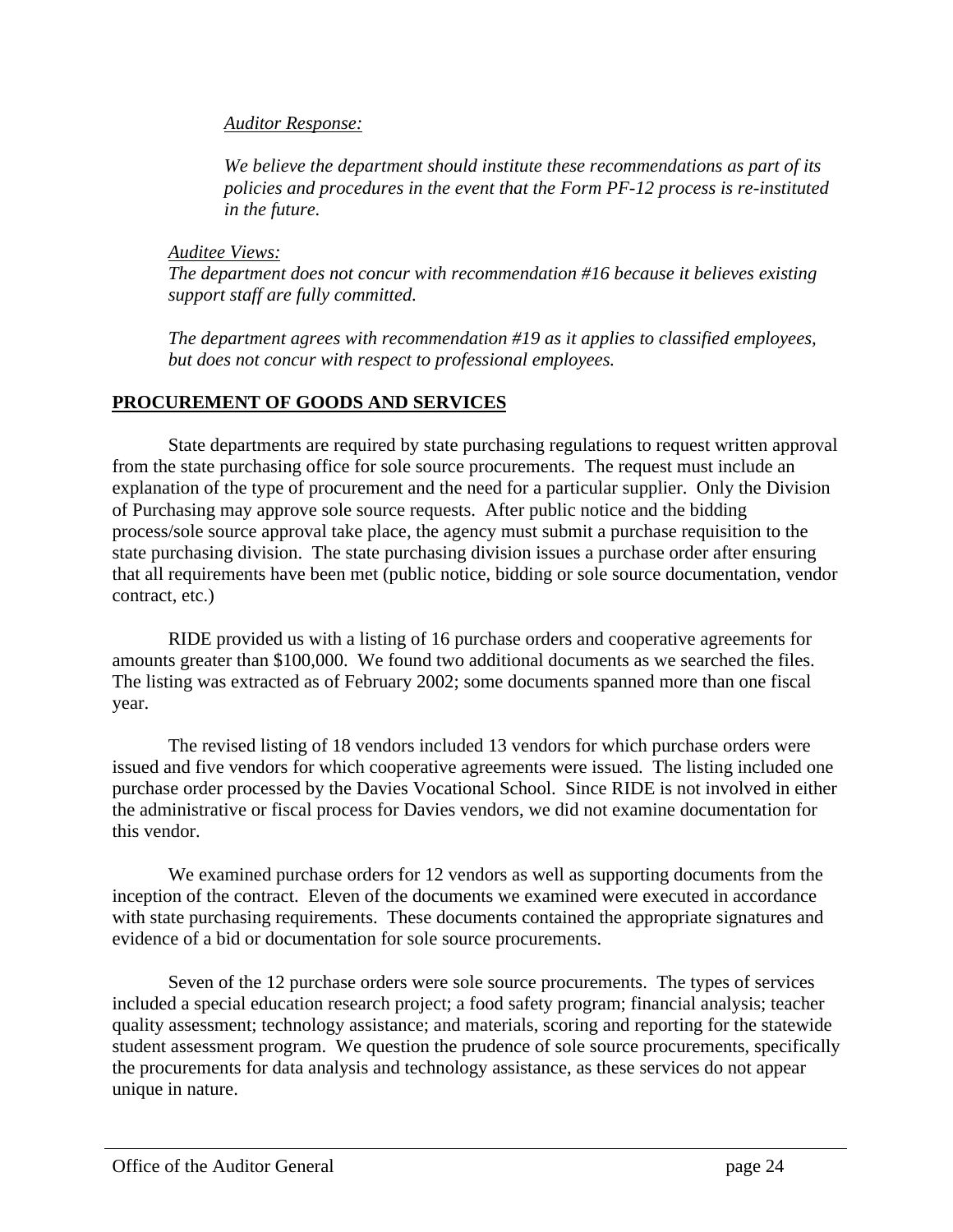One of the seven was a \$600,000 award for life-skills training mandated by the General Assembly. Although a bid is not required for legislative grants, the requisition and purchase order procedures should be followed. Furthermore, RIDE did not monitor this grant for compliance with grant guidelines once the funds were awarded.

With respect to the five vendors with cooperative agreements, we examined each cooperative agreement as well as supporting documents. We expected to find requisitions and purchase orders in addition to the cooperative agreements with state higher education agencies. We also expected to find either evidence of a public bidding process or documentation for sole source procurements.

Three of the five cooperative agreements were executed in accordance with state purchasing regulations. We found exceptions with two cooperative agreements that were undertaken with state higher education institutions: the National Center for Public Education (located at the University of Rhode Island) which provides data collection and analysis; and Rhode Island College, which provides educational services to special needs children. RIDE did not request approval from the state division of purchasing to procure these services on a sole source basis. RIDE neglected to follow state purchasing procedures for requisitions and purchase orders, also. According to section 9.3 of the purchasing regulations, "purchases of services from state higher educational institutions are subject to competitive review and require the submission of requisitions."

#### **RECOMMENDATIONS**

- 21. Comply with state purchasing regulations with respect to the purchase of goods and services from state higher educational institutions.
- 22. Implement monitoring procedures for grants mandated by the General Assembly.

*Auditee Views:*

*The department concurs with recommendation #21, and partially agrees with recommendation #22. The department proposes to monitor only those legislative grants in excess of \$300,000.*

Once the purchase order is in place, RIDE may process vendor invoices for payment requests. We queried the state accounting system by vendor identification number for aggregate payments to vendors in excess of \$95,000 made during fiscal 2001. We examined selected payments made to 14 vendors for purchased goods and services and the legislative grant and found the following exceptions:

 $\Box$  Inconsistency in supporting documentation accepted by RIDE as sufficient. While some vendor invoices were very detailed, others simply contained a vendor invoice for "services rendered" with no itemized list of the services performed. Vendor invoices should contain a detailed description of the work performed along with an itemization of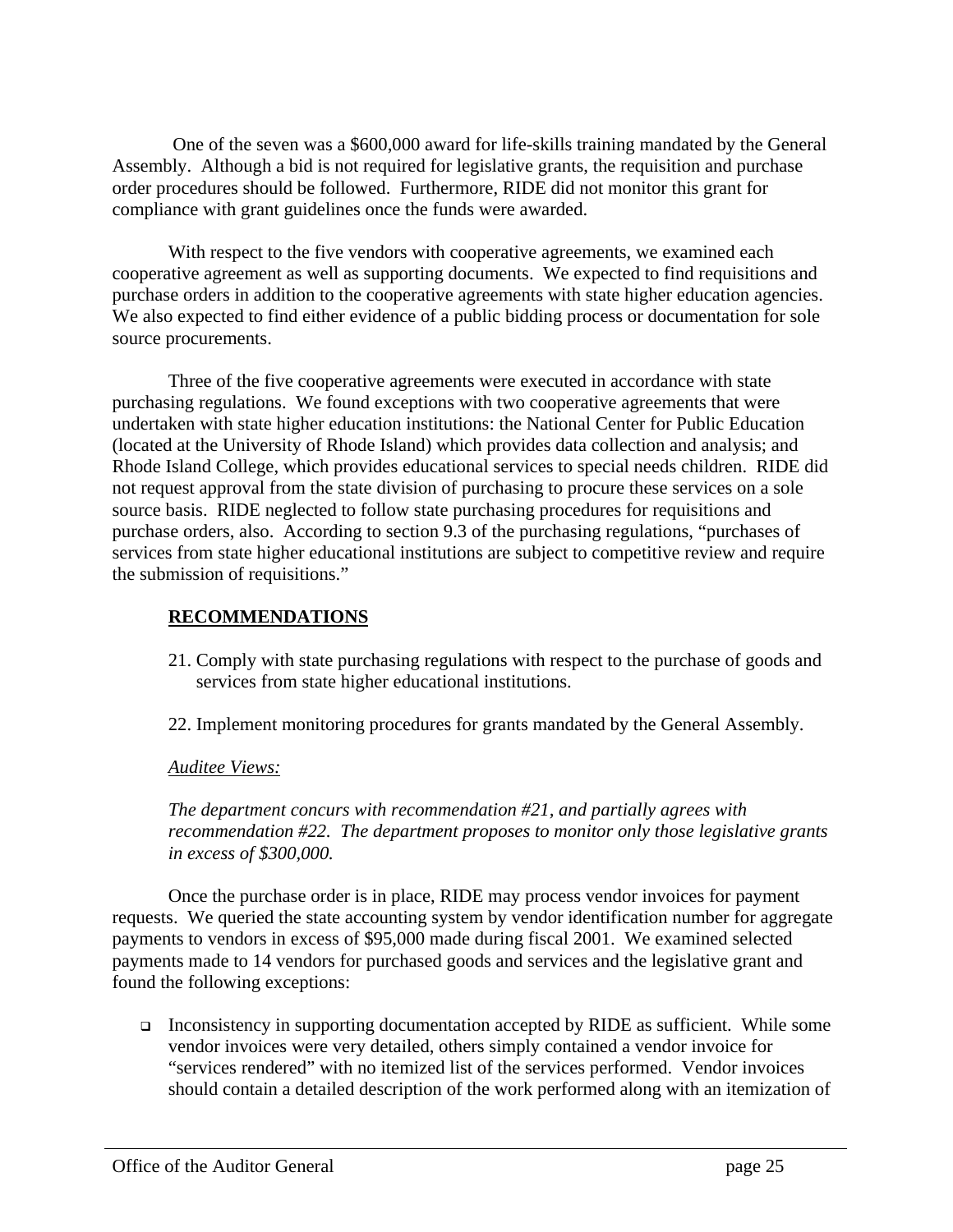the hours that are being billed. Furthermore, RIDE should request receipts for goods and services purchased by the vendor and charged to RIDE.

- <sup>q</sup> No indication of a clerical check performed on vendor invoices. None of the vendor invoices we examined contained evidence of a clerical review. We examined all of the invoices submitted for one vendor during fiscal 2001. Of 12 invoices submitted, 5 were not itemized, and 5 of the remaining 7 contained errors amounting to a net overcharge of 68.75 hours. At the invoiced rate of \$85 per hour, the overcharge amounts to \$5,588.75.
- $\Box$  We question the necessity for RIDE to purchase certain supplemental services, especially in the absence of a supplemental service utilization plan. These include payments to the Coventry school department to act as a clearinghouse for professional development, and payments to the Rhode Island Skills Commission for professional development. In both instances, the funds are distributed back to the participating districts. This type of transaction should be evaluated to determine whether a RIDE employee could oversee these functions.
- $\Box$  We question the appropriateness of RIDE subsidizing a fund raising event to benefit a non-profit entity. While the underlying intention appears genuine, the commitment of state funds is questionable.
- $\Box$  We question the reasonableness of certain payments to vendors for charges such as:
	- $\Box$  including fringe benefits in addition to an hourly consulting fee;
	- $\Box$  \$85 per hour for copying and collating;
	- $\Box$  \$100 per hour for sorting and data processing.

#### **RECOMMENDATIONS**

- 23. Develop consistent standards for all vendors to follow with respect to the submission of invoices. The standards should include requirements for a detailed description of the work performed, itemization of the hours billed, and receipts for goods and services purchased by the vendor and charged to RIDE.
- 24. Verify the clerical accuracy of all vendor invoices prior to payment. Examine the overcharge identified above and request a refund from the vendor.
- 25. Identify those purchased services that may be performed by department staff.
- 26. Comply with state purchasing guidelines, which require state user agencies to submit a supplemental service utilization plan to the chief purchasing officer annually, at a date that coincides with the development of the state budget.
- 27. Discontinue the practice of sponsoring fund raising events.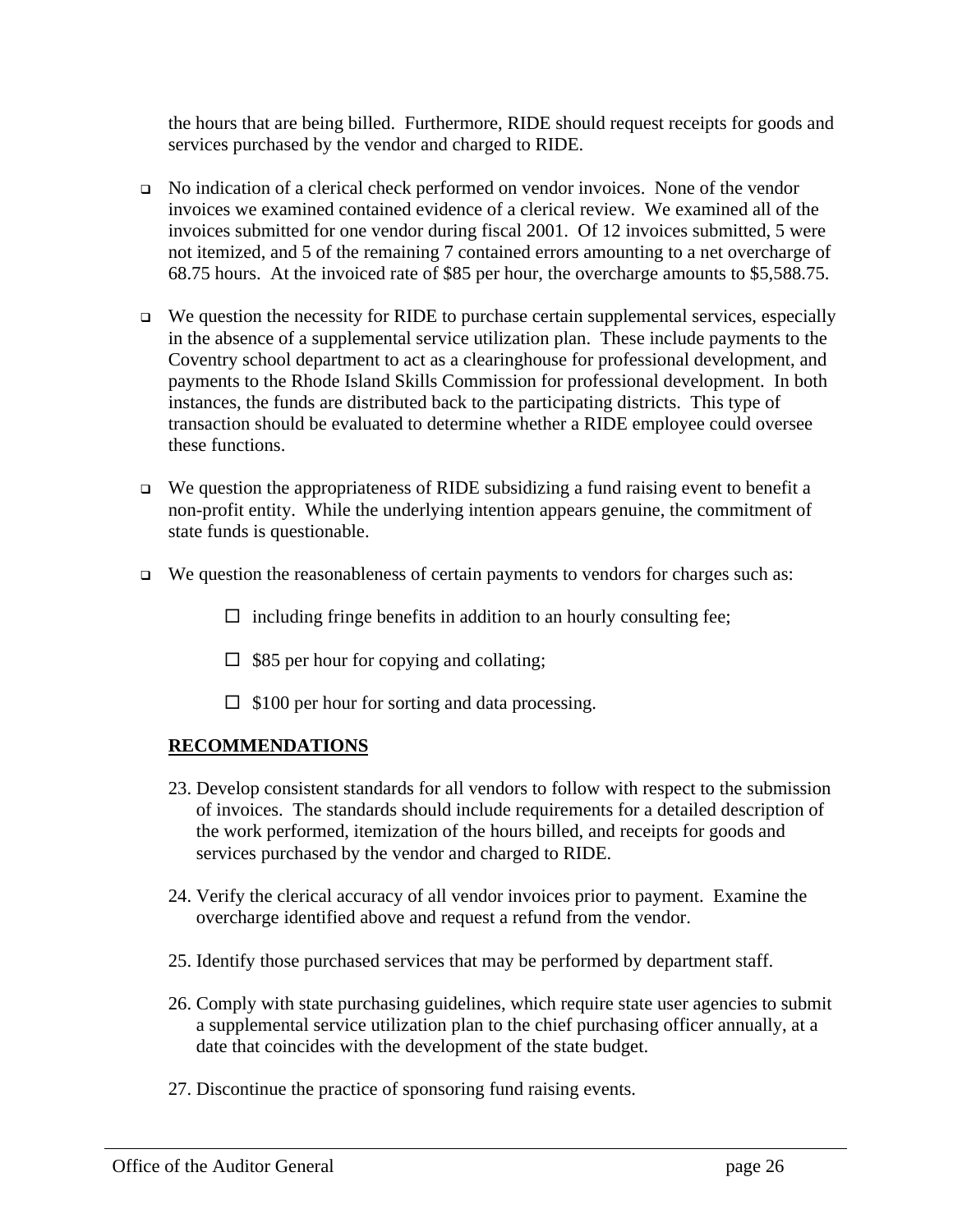#### *Auditee Views:*

*The Department concurs with recommendations # 23, 24, and 26, but does not agree with recommendation #25 because it believes that FTE constraints placed upon the department make it necessary to contract for professional services with outside agencies. The department does not agree with recommendation #27 because it believes state policy allow for such events. The department also states it does not anticipate sponsoring this event in the next several years due to budget constraints.*

#### *Auditor Response:*

*We note that the department's response is directed toward state policy regarding state sponsored non-profit community service programs, such as the State Employees Combined Charitable Campaign, not for specific charitable organizations.*

We examined selected payments (all payments greater than \$95,000) made to the University of Rhode Island during fiscal 2001. RIDE and URI have a cooperative agreement for data collection and analysis. As part of this agreement, URI is required to submit an annual progress report. Instead, URI submits copies of its accounting statements as documentation along with the request for payment. We were unsuccessful in locating progress reports. The Office of Finance at RIDE does not maintain the progress reports and referred us to the project coordinator. Our inquiry to the project coordinator did not result in a response.

We reviewed RIDE's agreement with URI/NCPE from the inception of the project in 1998 through 2002 in order to determine to what extent the specifications of the agreement have been achieved. The total amount budgeted for the five-year period totaled \$6.4 million. Project deliverables include the following:

- $\Box$  A system of data collection, analysis and reporting
- □ The development of an internal management information system
- <sup>q</sup> A statewide student identification system
- $\Box$  An improved website
- $\Box$  Workshops and ongoing technical assistance

Since the internal transfer documentation does not include an itemization of the services rendered/goods provided, we were not able to identify the extent of the deliverables at any given point in time. However, as of the time of our fieldwork, we did not find evidence of the development of an internal management information system, a statewide student identification system, or an improved website.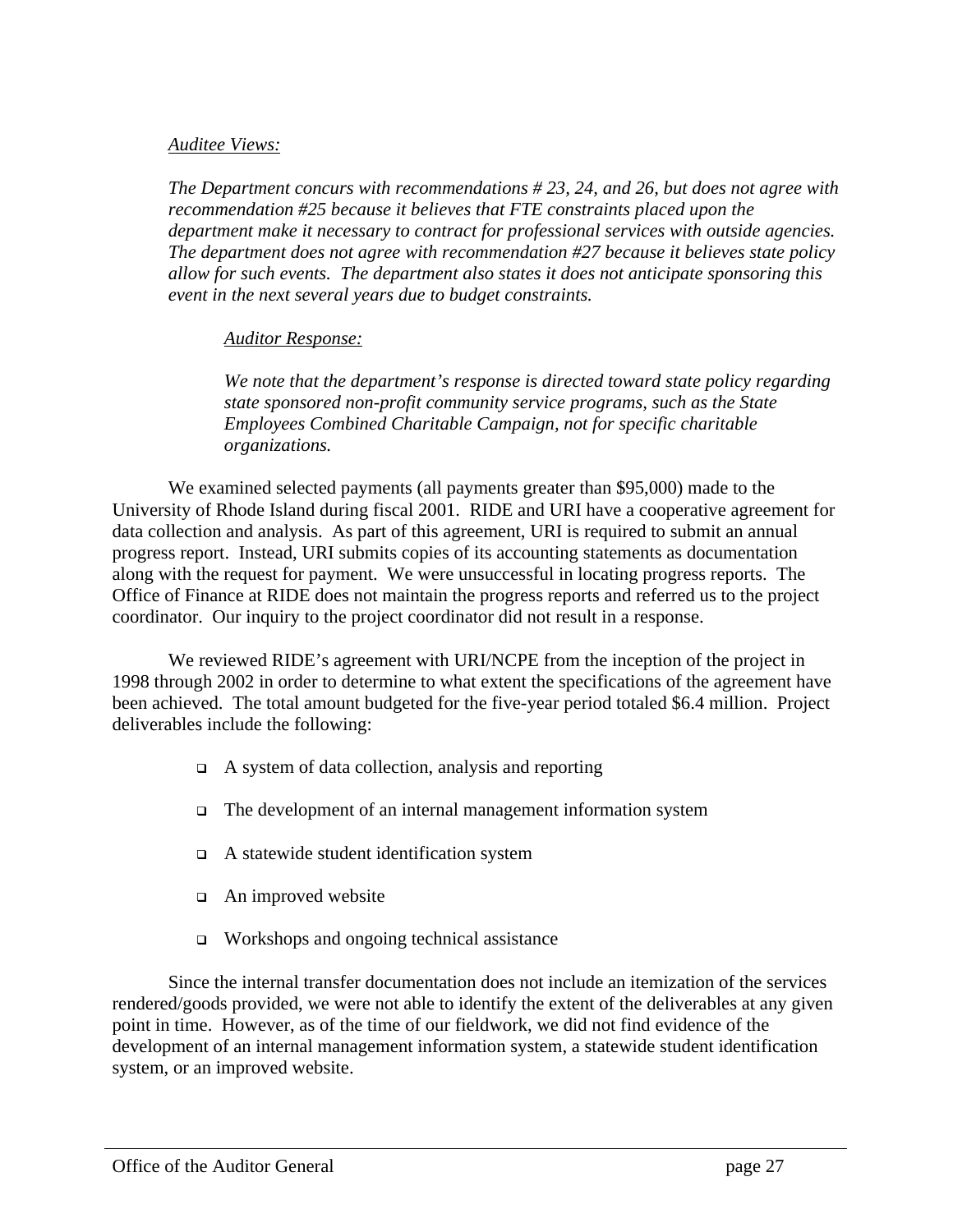#### **RECOMMENDATION**

28. Require monthly progress reports from vendors; monitor the progress of work performed on a more frequent basis; and track the progress against the expenditure of funds.

#### *Auditee Views:*

#### *The department concurs with this recommendation.*

The Director of Finance requests a work plan from each of the directors for support services, and program and field services. The directors are requested to provide a list of the activities performed, the projected cost and corresponding funding for each activity (federal and state) and the surplus or deficit (cost vs. funding) for a fiscal year period. The work plans are fairly general and do not include specific line items such as travel, supplies and capital equipment.

There is no centralized plan for the purchase of supplies and equipment. Each director is responsible for purchasing goods and services for their respective office.

# **RECOMMENDATIONS**

- 29. Prepare detailed budgets, which include specific line items for personnel, operating, travel and capital equipment. Review adherence with the budgeted amounts periodically with each director.
- 30. Develop a centralized plan for the purchase of supplies, equipment and purchased services.

#### *Auditee Views:*

*The department concurs with recommendation #29, but does not agree with recommendation #30 because it expects each director to exercise oversight for office spending*.

# **CAPITAL PROJECTS**

RIDE is responsible for supporting the infrastructure of state-owned educational facilities that house locally operated career and technical schools. The department is also responsible for all operating costs over \$300. Career and technical schools are located in the following districts: Chariho, Newport, East Providence, Providence, Woonsocket, Warwick, and Cranston. Each school serves neighboring districts. The sending districts reimburse the district in which the school is located.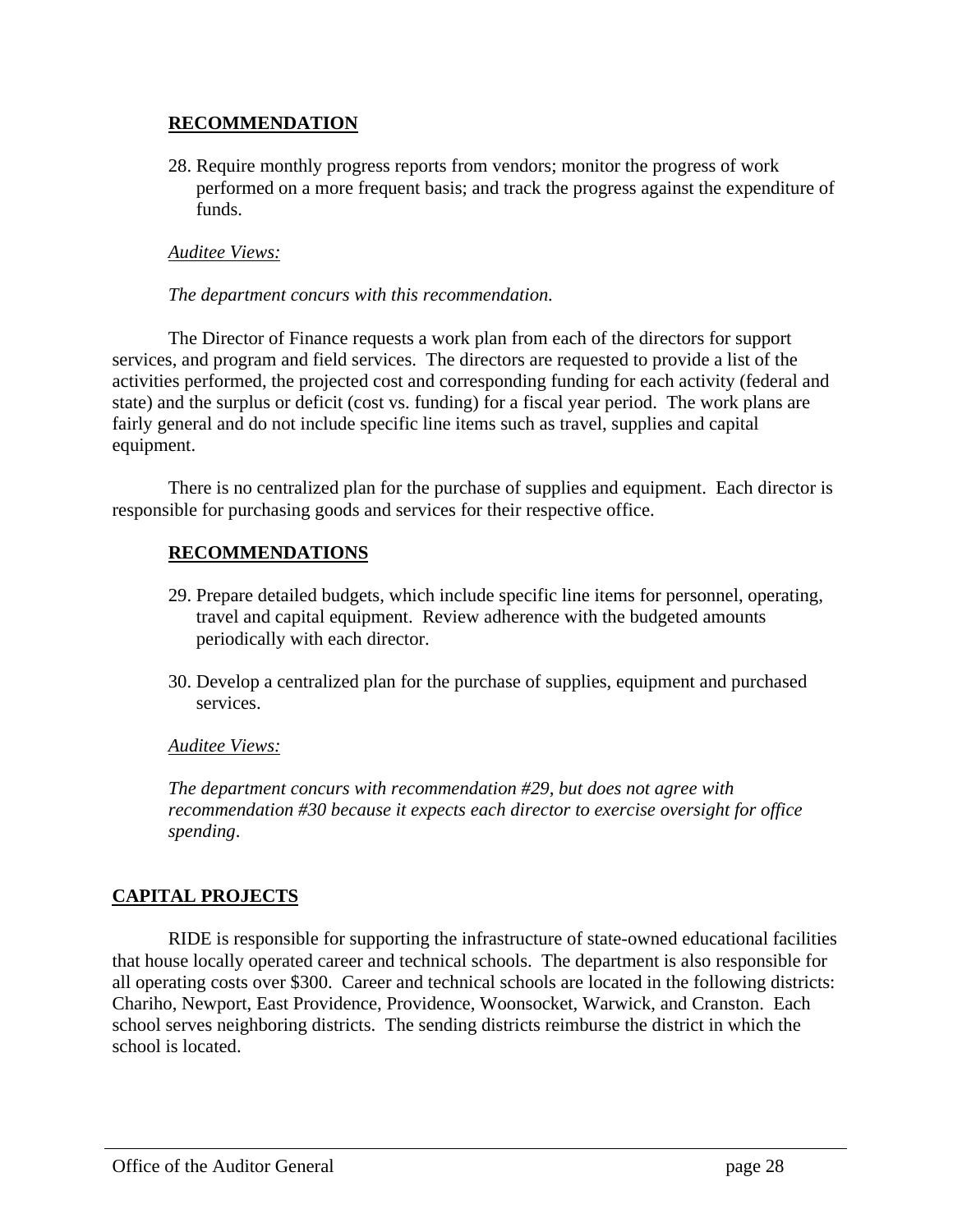According to documents furnished to us by the Department, on-going projects in fiscal 2002 include roof repairs; fire alarms and security systems; heating, ventilation and air conditioning upgrades; asbestos abatements; elevator upgrades; window and door repairs and replacements; additional program and office space; upgrading electrical systems; etc. RIDE estimates that these projects, which will be completed over a number of years, will cost in excess of \$16.8 million.

We selected four projects for review:

- <sup>q</sup> Hazardous Material and Dust Collection Systems,
- <sup>q</sup> Woonsocket Heating, Ventilation, and Air Conditioning replacement,
- <sup>q</sup> Chariho Roof, Brick Veneer, and Window Replacement, and
- <sup>q</sup> East Providence Heating, Ventilation, and Air Conditioning replacement.

Total expenditures for these four projects were \$427,514 in fiscal 2000, and \$544,488 in fiscal 2001. We reviewed the supporting documentation for these expenditures, and noted no exceptions.

The basic process for conducting these projects include determining project priorities, determining the scope of the project, preparing a capital budget, designing the project, the construction process, and project close-out. We noted that some projects take several years to complete, sometimes due to changes in the scope of the activity. For example, the Woonsocket HVAC project began in 1993 and was not completed until April 2001. The nature of the projects also can require that work be accomplished when school is not in session, during weekly school vacation periods or in the summer.

However, we believe that some of these delays are also attributable to the lengthy process required to conduct these projects and the lack of sufficient resources at RIDE available to accomplish this work on a steady and deliberate basis. Responsibility for these activities has also been frequently shifted to various units within the department. For example, in fiscal 2002 this responsibility was assigned to the Research, High School Reform and Adult Education unit. Following the recent resignation of the director of that unit, the responsibility was transferred to School Improvement and Accountability. Since this activity is more closely related to Finance and Administration, we believe the department should consider transferring the function (and related personnel) to the Office of Finance. Some of the procedures required during the process are routed through the Office of Finance, and transferring the responsibility will serve to tighten the process and reduce some of the time delays. The Office of Finance also routinely works with the Division of Purchasing and the Division of Accounts and Control at the state Department of Administration, both of which play a role in the development and conduct of capital projects.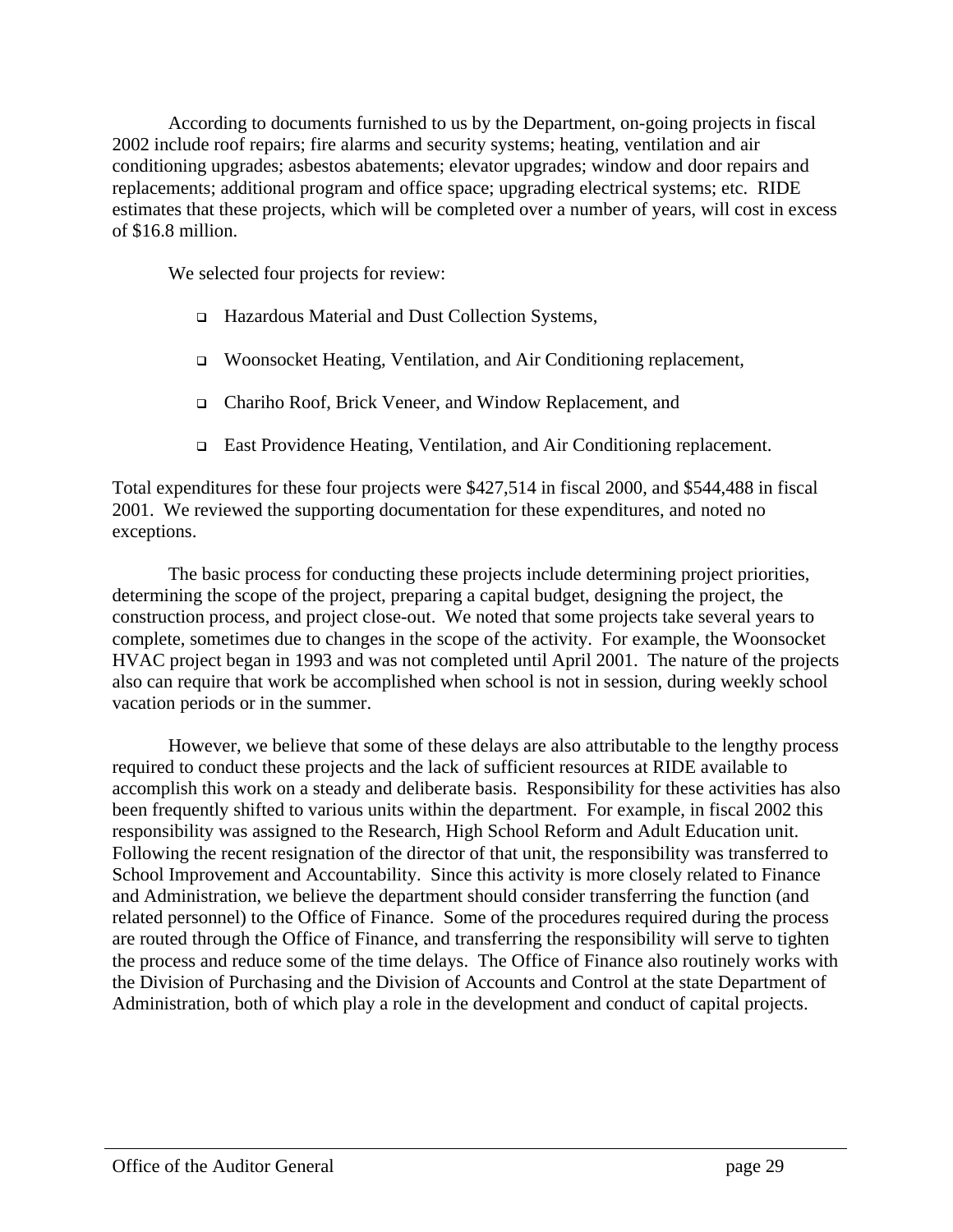We note that the regulations issued by the Board of Regents to govern Career and Technical Schools have not been revised since July 1990, although the document calls for a review of the policy and its implementation every five years. This would be an appropriate time to review this document and consider making necessary changes.

Long-term, we believe that RIDE should also consider transferring responsibility for this entire area to local districts, which may be better able to handle this type of work without confronting the delays sometimes inherent in the state system. Local districts would utilize bond funds or capital reserve funds to finance these capital projects. The state would subsequently reimburse the districts through the housing aid program. In recent years, the West Bay Career and Technical School in Coventry was transferred to the Town of Coventry. RIDE should use this experience as a guide in determining whether similar transfers would be effective in other local districts.

### **RECOMMENDATIONS**

- 31. Consider transferring responsibility for capital projects within RIDE to the Office of Finance.
- 32. Revise the regulations governing the management and operation of Career and Technical Schools
- 33. Determine whether responsibility for capital projects at these facilities should be transferred to the local districts where the schools are located. These districts would be reimbursed by the State for capital expenditures through the Housing Aid program.

#### *Auditee Views:*

*The department concurs with recommendations #32 and 33, but does not agree with recommendation #31 because it believes that plans for capital projects should be integrated with plans for curriculum and high school reform. Further, the Office of Finance does not have the resources to assume the program functions of capital projects.*

#### **ASSET PROTECTION**

Government entities need to establish a properly functioning system of internal controls to insure that assets are safeguarded from loss or misuse. In order to test the internal controls over property and equipment at the department, we obtained a copy of the most recent listing of equipment. From this listing, we selected laptop computers for testing because of their value and mobility. With the assistance of RIDE personnel, we attempted to locate each of the laptop computers on the equipment listing.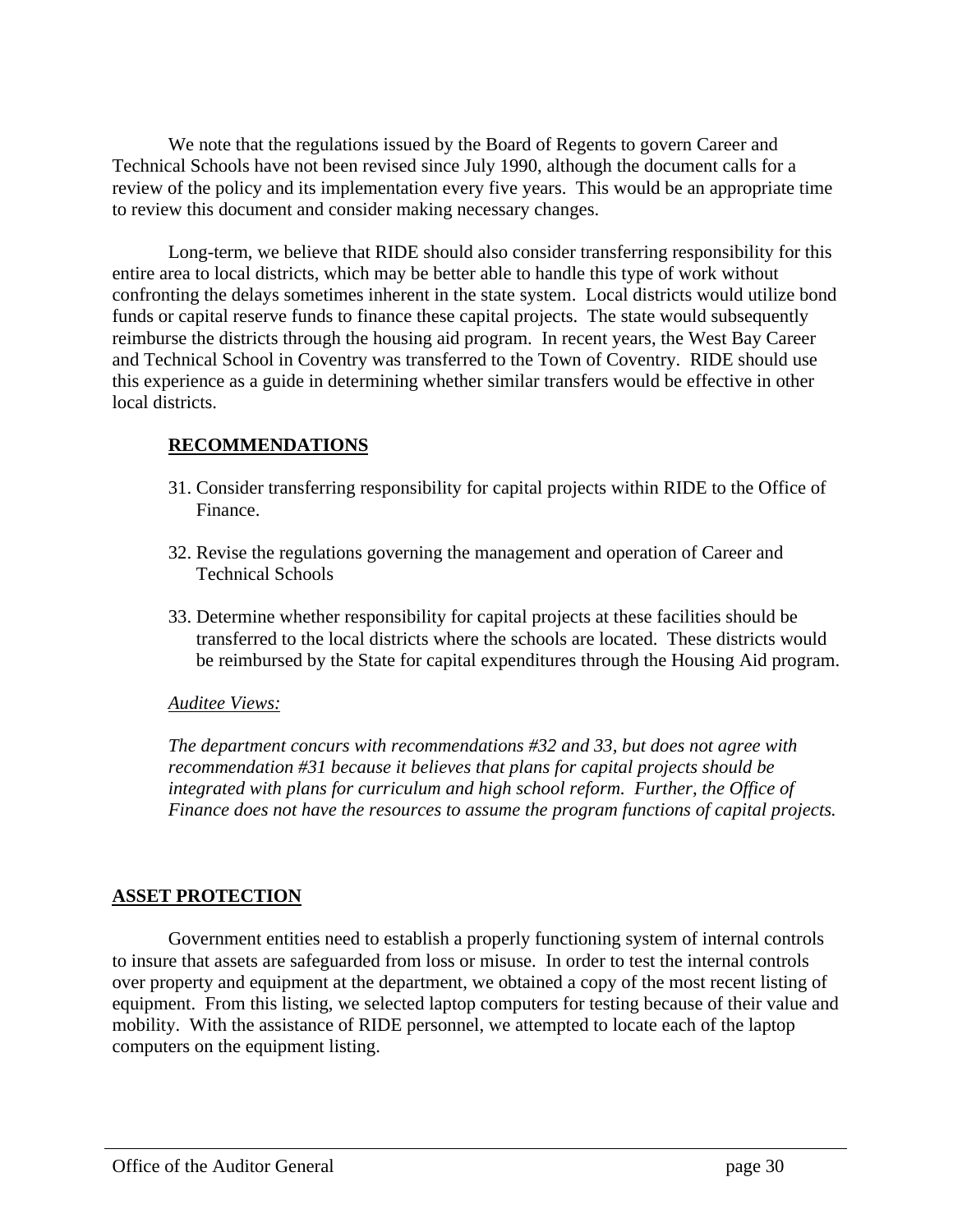The department's equipment listing contained 88 laptop computers. The results of our search for this equipment are summarized below:

| Located                        | 65             |
|--------------------------------|----------------|
| Unlocated                      | 2              |
| Duplicate listing              | 5              |
| Surplus                        | 9              |
| Stolen                         | 3              |
| Listed without identification  | $\overline{2}$ |
| Assigned to RIDE employee on   |                |
| Long-term sick leave           | 1              |
| Property of other state agency |                |
| TOTAL                          |                |

Each laptop should have a state property label containing a bar code affixed to it. However, two of the laptops we located did not have such a label, while another laptop had a different bar code number than that indicated on the department's equipment listing.

As indicated in the summary, five laptops were listed twice, and two were listed without any identifying information such as serial number and bar code number. Three laptops were reported as stolen, but the department was able to provide only one police report related to the theft of one laptop.

One laptop was included on the department's inventory listing but is actually assigned to another state agency. Our search also found one laptop in use that was not included in the equipment listing provided to us. The two missing laptops were assigned to a RIDE activity at a local district. Three were considered surplus but without documentation.

These results indicate that the department should improve its procedures for controlling equipment. Currently, a RIDE employee with other responsibilities maintains the equipment listing on an informal basis. We believe RIDE management should formally assign responsibility for maintaining this listing to its Office of Network and Information Systems. Responsibility for conducting a periodic physical inventory of equipment should be assigned to the Office of Finance.

We found there are no procedures to control the return of equipment when employees terminate from the department. RIDE should establish procedures to ensure all equipment assigned to an employee is returned before the employee departs.

We note that even after eliminating duplicate listings and other errors, the department has over 70 laptops. In addition, the equipment listing provided to us indicated the department has well over 100 personal computers. This equipment is assigned to the department's permanent employees, temporary employees, consultants and fellows. Some personnel have both a personal computer and a laptop assigned to them. We believe this is an appropriate time for the department to review the number and type of computers assigned to its personnel and others, and determine whether these assignments can be reduced. In the future, both the Office of Network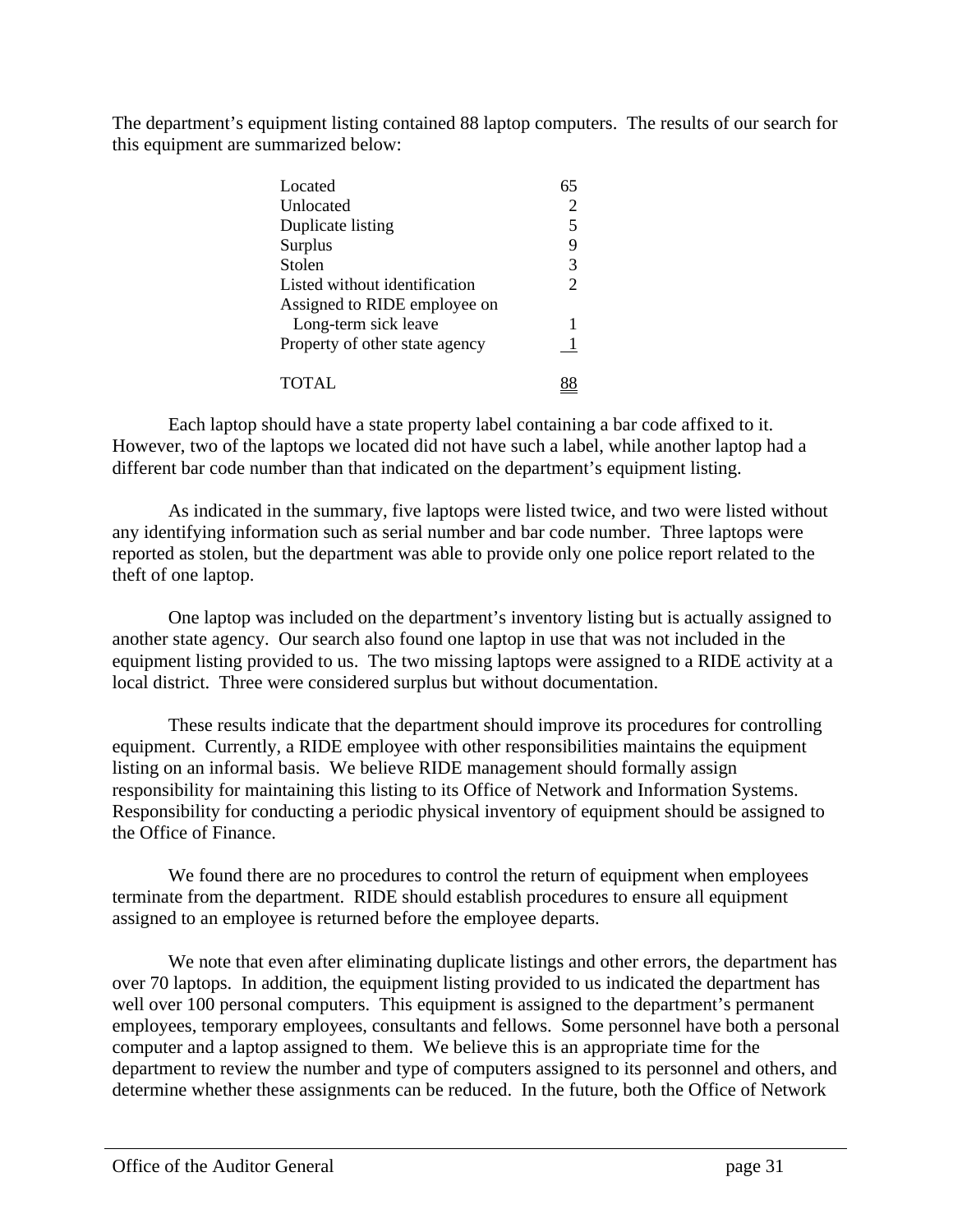and Information Systems and the Office of Finance should approve requests for computers before such equipment is acquired.

## **RECOMMENDATIONS**

- 34. Maintain an inventory of computers and other equipment.
- 35. Conduct periodic physical inventories of equipment.
- 36. Review the need for personal and laptop computers.
- 37. Require appropriate approvals before acquiring computer equipment.
- 38. Implement policies and procedures to ensure all equipment assigned to an employee is returned before the employee departs the department.

#### *Auditee Views:*

*The Department concurs with these recommendations.*

#### **EXPENDITURES FOR FOOD**

RIDE conducts a variety of meetings, conferences and training workshops (usually at various hotels in the area), and typically expends funds for food provided to attendees. During fiscal 2001, these expenditures totaled approximately \$208,000. We selected all vouchers in the amount of \$1,000 or more for testing; this yielded 47 vouchers totaling \$126,382 (60.6% of the total).

Of the 47 vouchers tested, 20 vouchers totaling \$59,946 represented instances in which RIDE paid for more meals than the number of attendees at the event. For example, the department paid \$7,305 for breakfast, lunch, beverages and snacks for 55 persons at a 4-day mentor conference; only 41 actually attended according to documentation supporting the payment voucher. On another occasion, the department paid \$3,966 for breakfast and lunch for 135 individuals at a teacher forum; only 84 attended. In addition, 12 vouchers totaling \$22,554 did not have adequate supporting documentation for the number of attendees.

We were informed that RIDE includes meals and refreshments in these events as an inducement to encourage attendance. However, the instances we noted in our audit seem to indicate that this policy is not effective and is costly. We believe RIDE should discontinue its policy of providing meals and refreshments at these events, and should utilize the facilities at the Shepard Building as the primary site for programs rather than hotels in the area. The Shepard Building has a snack bar on-site, and is centrally located to many restaurants in the downtown Providence area within easy walking distance.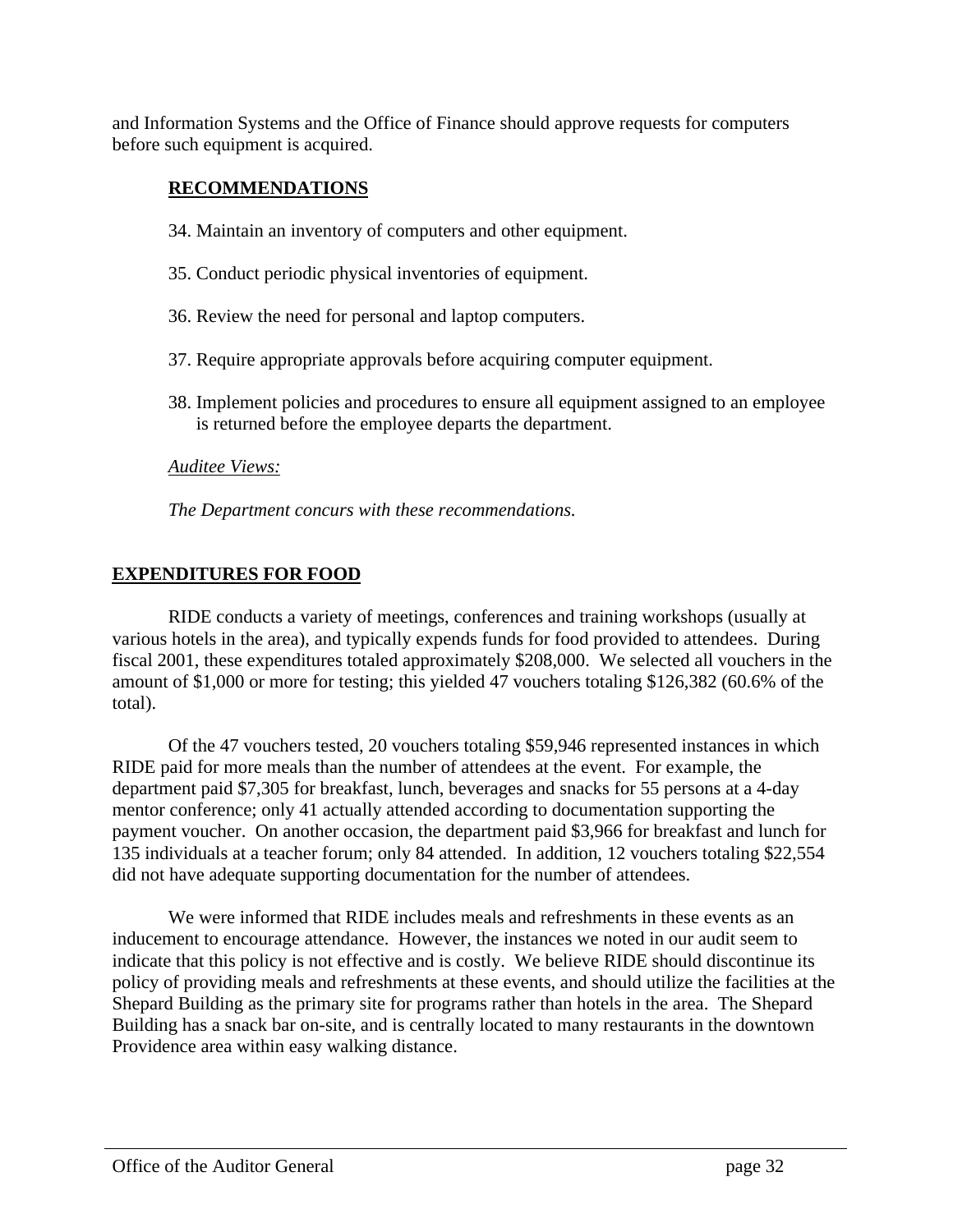### **RECOMMENDATIONS**

- 39. Discontinue providing meals and refreshments at meetings, conferences, and training workshops.
- 40. Utilize the facilities at the Shepard Building rather than local hotels as a site for these events.

#### *Auditee Views:*

*The department disagrees with recommendation #39 because it believes state policy allows for the purchase of light refreshments for volunteers, board and commission members and employees from other agencies providing assistance to the department.*

#### *Auditor Response:*

*Our concern centers on the significant amounts expended for food purchases, and the numerous instances cited in which the department paid for more meals than the number of attendees at the event.*

*The department partially agrees with recommendation # 40, but believes there will be instances in the future which will require the use of off-site locations.*

# **INTERNAL DUPLICATION SERVICE**

The department maintains an internal duplication service staffed by three full time employees. Duplication of more than 100 copies is performed by this service; less than 100 copies can be done on the various photocopiers located within the department. The service does black-and-white printing only as well as binding services. An outside contractor does color printing under a Master Price Agreement with RIDE. Other work done by outside contractors includes letterhead, envelopes, and business cards.

The Office of Finance annually allocates expenditures of this function to using divisions within RIDE. We tested this procedure and found no exceptions. However, we believe internal control over this process would be strengthened by processing these allocations monthly.

We noted that total expenditures for printing and binding to outside contractors totaled \$59,776 in fiscal 2001. We were informed that the decision to request color printing of documents is left to divisional directors at RIDE. These requests should be approved by the Director of Network and Information Systems and the Director of Finance at RIDE before the work is assigned to an outside contractor as a means of ensuring that color printing is essential and that funding is available.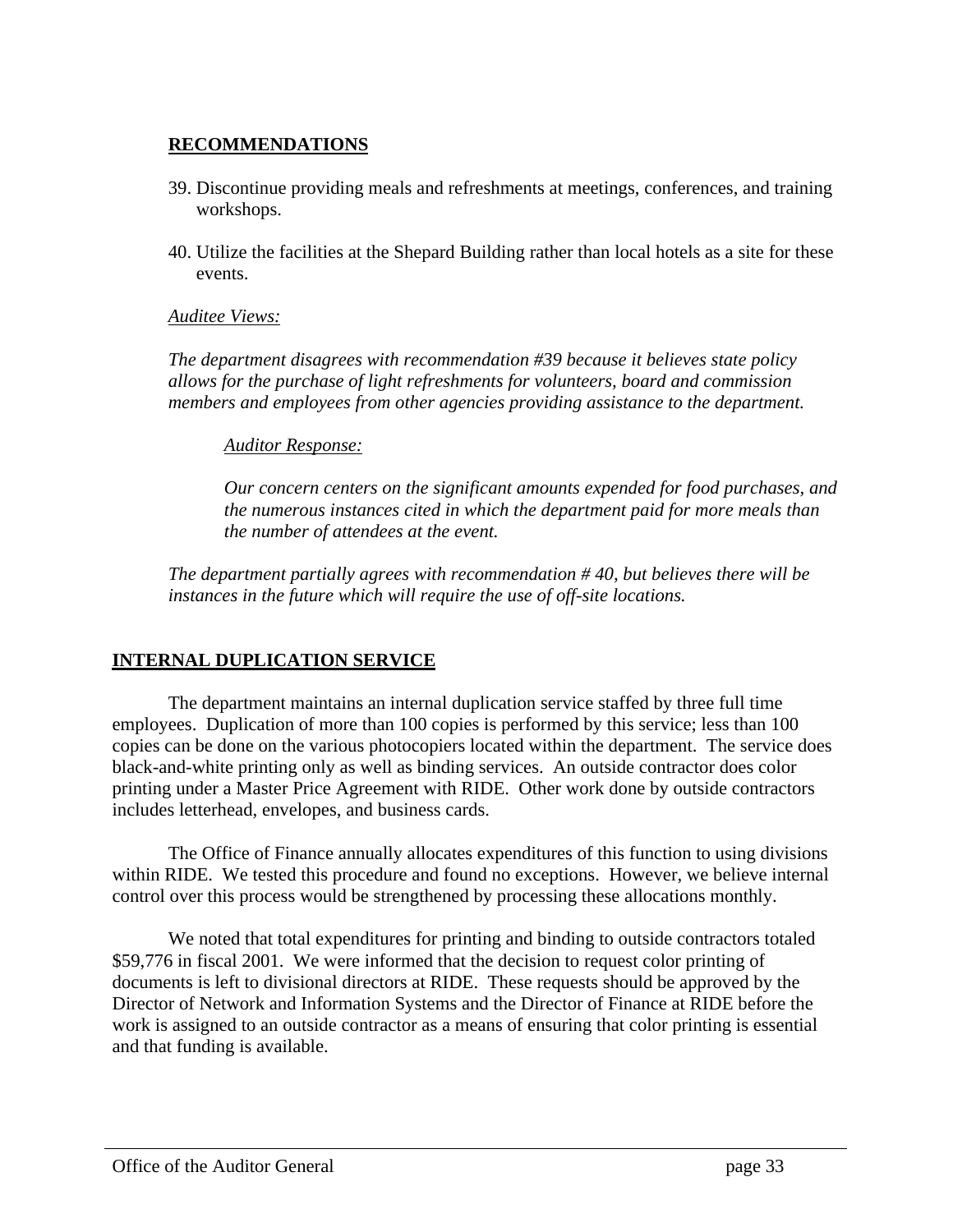#### **RECOMMENDATIONS**

- 41. Prepare adjustment vouchers on a monthly basis to allocate duplication service expenditures to those divisions within RIDE using the service.
- 42. Secure the approval of the Director of Network and Information Systems and the Director of Finance before assigning printing work to outside contractors.

#### *Auditee Views:*

*The department concurs and proposes to allocate duplication costs quarterly and develop a justification and approval process for outside printing jobs.*

# **AUDIT GUIDE FOR LOCAL SCHOOL DISTRICTS**

The General Laws [section 16-60-4 (9) (x)] directs the Board of Regents "to adopt and require standard accounting procedures for local school districts." We found that the most recent audit and accounting guide for local school districts was issued in July 1982. A letter sent to local school districts and their auditing firms in August 2001 indicated that RIDE was "planning a major review of the entire audit guide over the next few months."

The multiplicity of accounting and auditing pronouncements and requirements that have been issued since 1982 by the Government Accounting Standards Board, the General Accounting Office, the Office of Management and Budget, and the American Institute of Certified Public Accountants, render the current guide significantly outdated.

Most local school districts are included as part of a city or town government for financial reporting purposes. Rhode Island municipalities are required to present their financial statements in accordance with generally accepted accounting principles as appropriate for governmental entities, have the audits performed in accordance with *Government Auditing Standards,* and also follow audit requirements of the federal government (OMB Circular A-133) when federal funds are involved. These accounting and audit requirements are known and are generally being followed by local governments, including local school districts. As such there is little practical need for all these accounting and auditing requirements to be reiterated in a guide for local school districts. Instead, RIDE should repeal the existing guide and issue a requirement that all local school districts prepare financial statements in accordance with generally accepted accounting principles appropriate for governmental entities and have audits performed in accordance with *Government Auditing Standards* and OMB Circular A-133 when federal funds are involved.

Specific accounting or auditing guidance for local school districts may be required for financial data collection that is specific to RIDE. For example, RIDE has implemented a computer-based system known as INSITE to present school district expenditures for analytical purposes. Since this data becomes a key component in the distribution of school aid to local districts, we believe RIDE should consider requiring local school districts to provide some level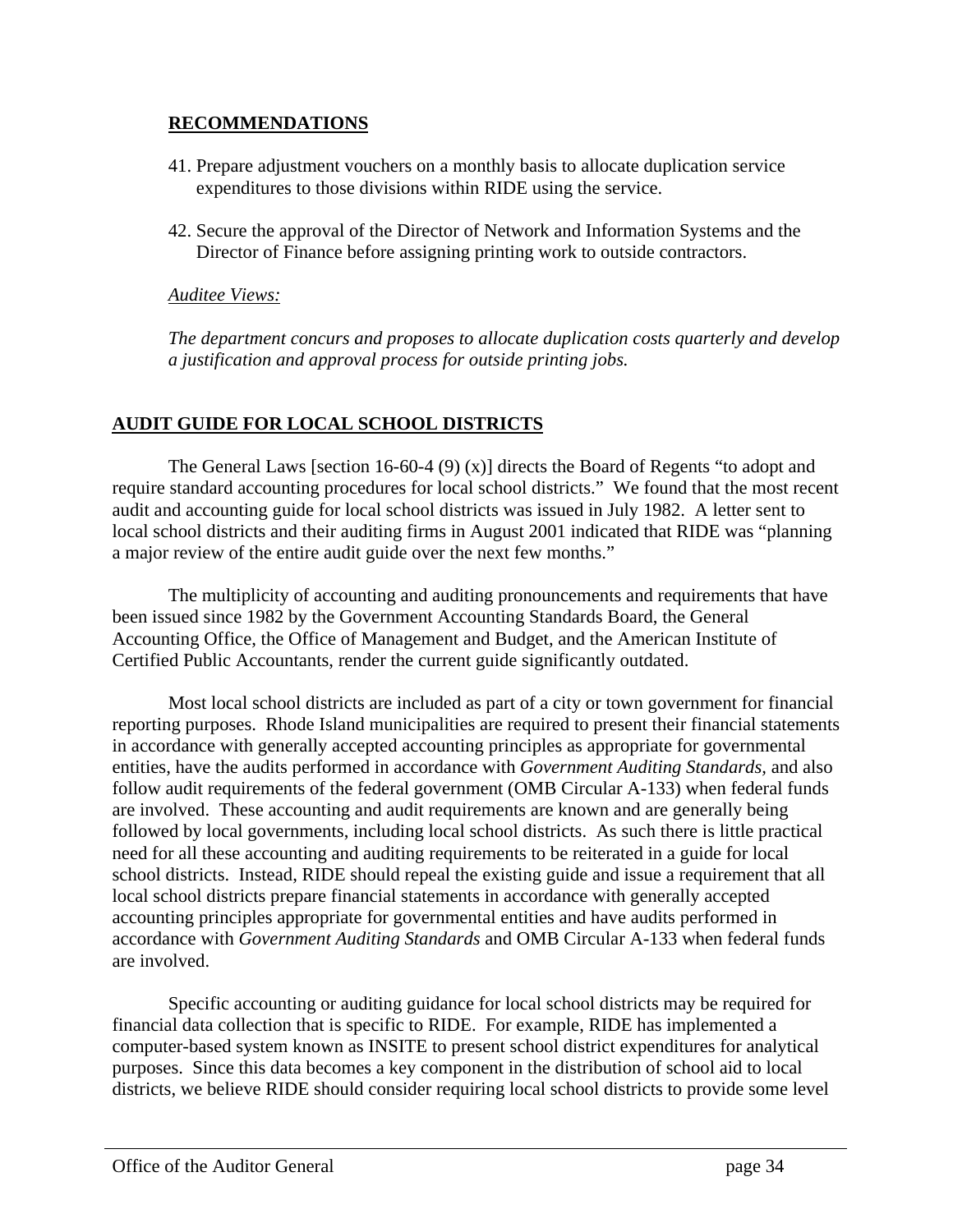of audit assurance on the INSITE data as part of their annual audit. This data is used for a variety of purposes including the formulas for the distribution of state and federal funds to local school districts. The previous data collection form used by RIDE (Form 31) was audited as part of the audit of the local school district. No similar audit assurance is provided on the INSITE data submitted by local school districts.

### **RECOMMENDATION**

43. Update accounting and auditing guidance to local school districts by making reference to existing standards already followed in practice. Consider requiring local school districts to provide an appropriate level of audit assurance on the INSITE data as part of their annual audit.

*Auditee Views:*

*The department concurs with this recommendation.*

### **TEACHER CERTIFICATION**

Chapter 16-11-1 of the General Laws requires that all educational personnel be properly certified prior to being employed in an educational position. The certification process at RIDE begins with a review of the applicant's college transcript as well as examination scores from either the National Teacher's Examination (effective from 1986 through 2000) or the Principles of Learning and Teaching Test (effective in 2000). If the applicant has not passed the required examination, RIDE issues a provisional one-year certificate. One exception is that individuals holding a valid certificate from a state included in the Interstate Certification Compact are not required to take an examination.

Individuals who do not pass the examination undergo a job performance review annually for 3 years during which time they receive annual *provisional certificates*. After this period, these individuals must apply for a professional five-year certificate. There is a \$25 fee for initial certification and renewal of a provisional certificate.

In order to receive a *professional certificate*, an individual must have completed six credits (six college credits or three college credits and three approved professional development credits) and three years of teaching in Rhode Island while holding a provisional certificate. Professional certificates may be renewed every five years upon completion of 9 credits (of which at least 6 must be graduate level course work in an area related to the certification), and verification of continued teaching experience in the area of certification. Teaching experience must be documented by the Superintendent of Schools and course work must be documented by official transcripts. The renewal fee is \$100.

Prior to 1984, an individual could apply for a *life certificate* with three years of teaching experience in Rhode Island and a master's degree or 36 graduate level credits. Subsequent to 1984, the individual must have six years of teaching experience and a master's degree. RIDE will no longer issue life certificates after 2004.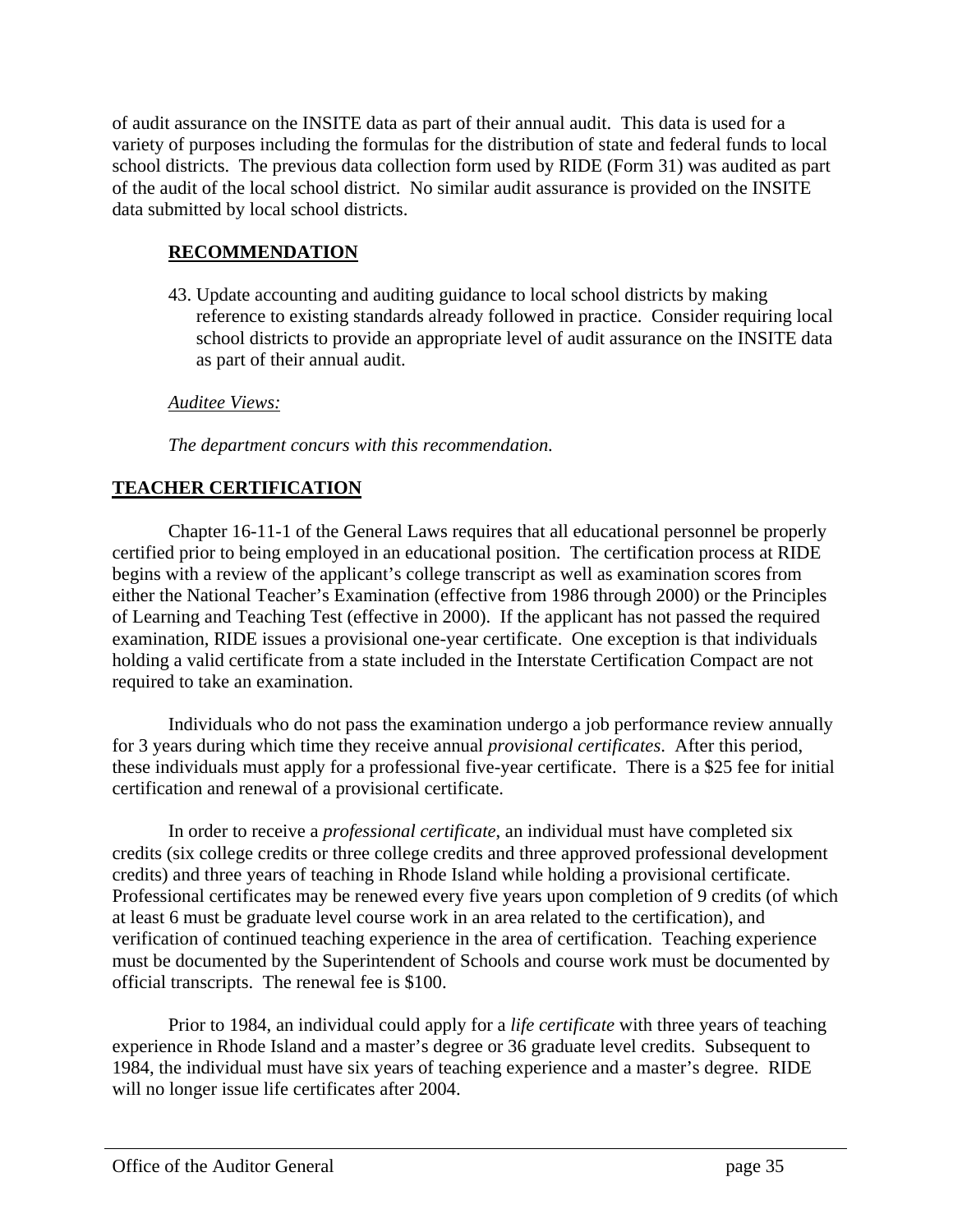Other certificates issued by RIDE include the following, for which the fees range from \$10 to \$50:

*Temporary Provisional*: Issued only to vocational education teachers and school nurses who have satisfied minimum requirements. May be renewed upon completion of 6 semester hours of appropriate college credit toward the provisional certificate.

*Special Provisional 1 year*: Issued to individuals who have satisfied all requirements for the provisional 3-year certificate but have not passed the required examination. Such individuals will undergo a job performance review annually for 3 years during which time they will receive annual provisional certificates. After this period, these individuals must apply for a professional 5-year certificate.

*Special Provisional 2 year*: Issued to individuals who do not meet certification requirements but who need a certificate to hold or maintain a teaching position. For example, this certificate could be issued to an individual who has not satisfied the continuing educational requirement. This certificate does not apply to vocational education teachers and cannot be renewed.

*Emergency*: Issued only at the written request of the local appointing authority when the services of a certified candidate cannot be secured. Service is limited to the requesting school district. The individual must have a bachelor's degree. May be renewed annually upon completion of 6 semester hours of appropriate college credit.

*Substitute*: Issued to individuals who are interested in day-to-day assignments. May be renewed annually.

*Emergency Substitute*: Issued only at the written request of the local appointing authority when the services of a certified candidate cannot be secured. Service is limited to the requesting school district. The individual must have a bachelor's degree. May be renewed annually upon written request of the local appointing authority.

RIDE maintains a database of all active certified teachers, which numbered 13,155 at the time of our review. We randomly selected 50 teachers from this database to determine RIDE's compliance with the applicable requirements for teacher certification. We received 48 of the 50 files selected. The private storage facility responsible for these files could not locate two files. However, we did review the electronic file within the database, and found that both teachers hold life certifications according to the electronic file.

Our review of the remaining 48 files disclosed one exception involving a teacher who taught preschool special needs students for a period of 4 years without the required early childhood teaching certificate. We found two additional exceptions involving teachers who did not take the required National Teaching Examination.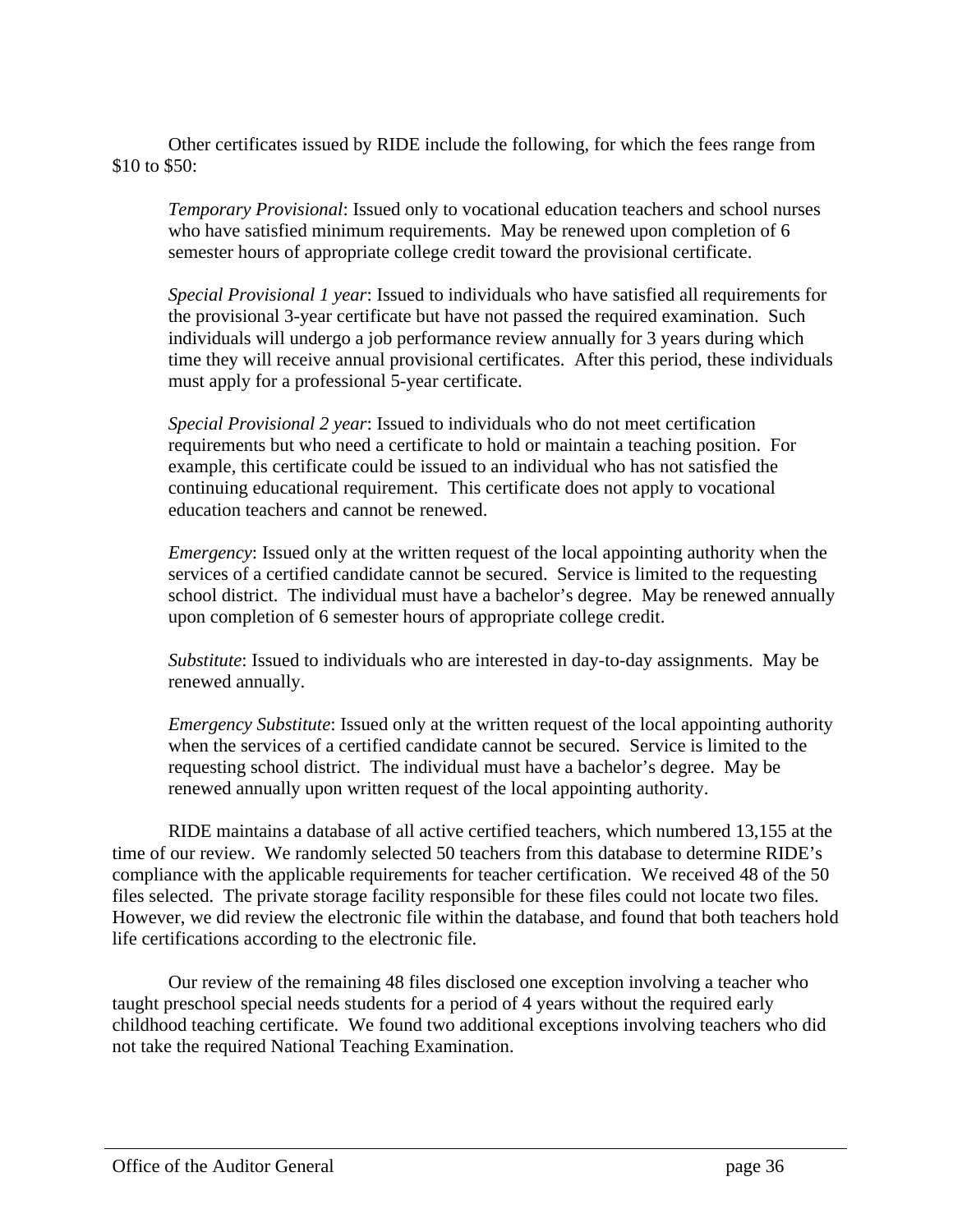We noted that although individuals have been required to take teaching examinations since 1986, RIDE would issue a teaching certificate whether or not the individual achieves a passing grade. One teacher in our sample did not pass the examination.

We noted also certain exceptions to stated policy regarding certification. One teacher was granted an extension of a provisional certificate for three years in order to complete the requirements for life certification. Another teacher was granted emergency certificates for four years while completing the requirements for professional certification.

The cost of professional certification is \$100 for a five-year period. This is not comparable to other professions, which typically require annual renewal of licenses or certificates, as well as higher fees. For example, the annual licensing fee for nurses is \$45. Fee increases would also make additional funds available for educational programs. The current fee, which averages \$20 annually, yielded \$219,949 in fiscal 2002 for the 13,155 currently active teachers. Modest increases would result in the following annual totals, using the same number of active professional certificates:

| FEE   | <b>AMOUNT</b> |
|-------|---------------|
| \$50  | \$549,850     |
| \$100 | \$1,099,700   |
| \$150 | \$1,649,550   |

We believe that RIDE should evaluate its recertification policy and implement a licensure policy and fee structure that is comparable to other professions.

#### **RECOMMENDATIONS**

- 44. Strengthen teacher certification procedures to ensure that all requirements are met.
- 45. Evaluate the policy regarding teacher recertification and implement a licensure policy and fee structure that is comparable to other professions.

#### *Auditee Views:*

*The department disagrees with these recommendations. It believes that its current system is satisfactory to ensure that all requirements are met, and that the implementation of an online database will ensure that all requirements are met for certificate holders.*

*The department believes that alterations to the fee structure are unproductive unless the additional revenues are used to fund teacher recertification and professional development. The department is also actively engaged in a review of alternative routes to certification.*